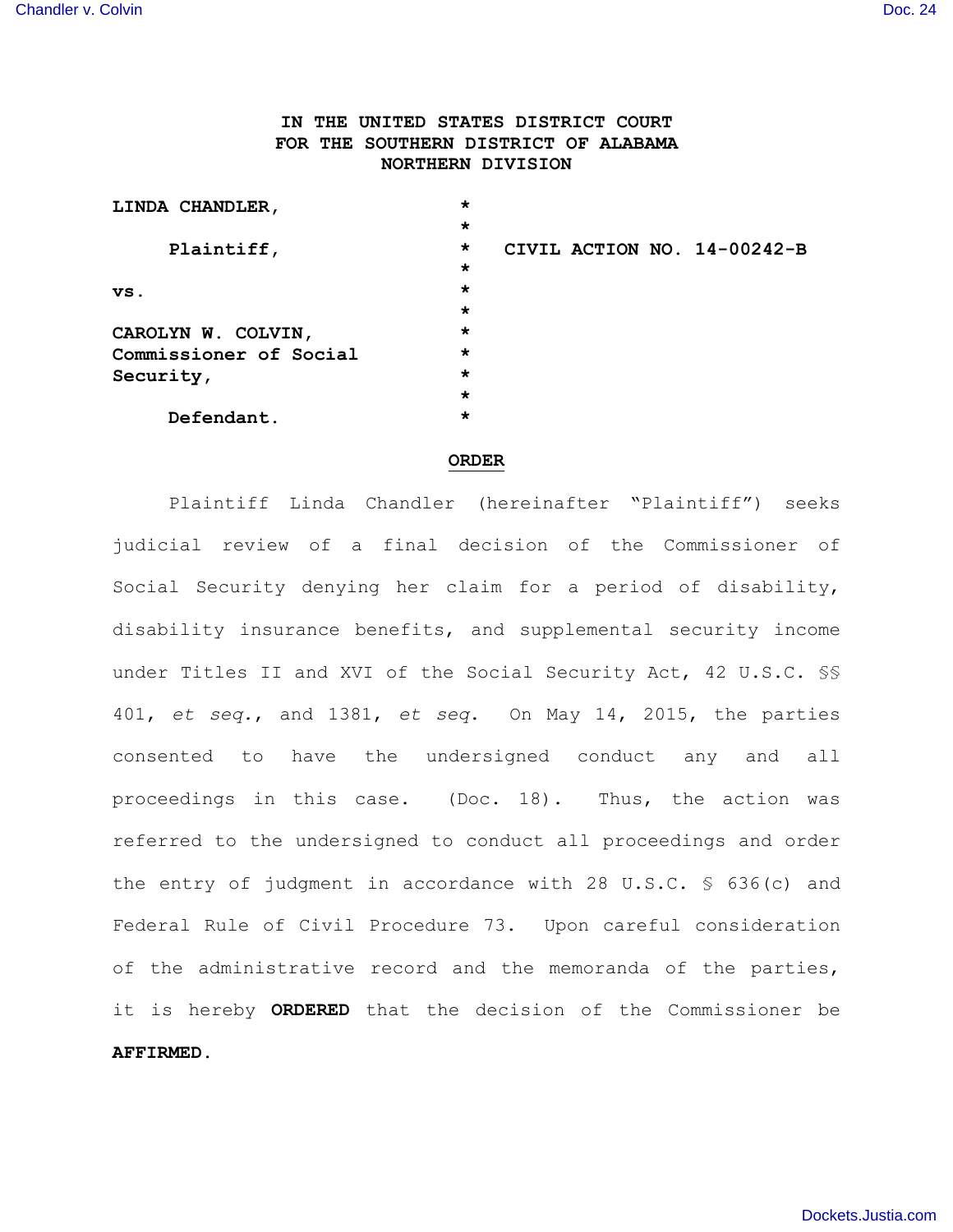## **I. Procedural History**

Plaintiff protectively filed an application for a period of disability, disability insurance benefits, and supplemental security income on May 14, 2010. (Tr. 264). Plaintiff alleged that she has been disabled since that date due to "headaches," "nerves," "sleeping disorder," and "nerve damage" to her hand. (Id. at 277). Plaintiff did not allege a mental impairment and stated that she has never sought treatment for any mental condition, emotional problems, or learning problems.<sup>1</sup> (Id. at 280).

Plaintiff's applications were denied and upon timely request, she was granted an administrative hearing before Administrative Law Judge Charles A. Thigpen (hereinafter "ALJ") on June 15, 2011. (Id. at 45). Plaintiff attended the hearing with her counsel and provided testimony related to her claims. (Id.). On September 8, 2011, the ALJ issued an unfavorable decision finding that Plaintiff is not disabled. (Id. at 95). On January 15, 2013, the Appeals Council remanded the case to

<sup>&</sup>lt;sup>1</sup> Subsequently, Plaintiff's attorney arranged for Dr. Donald W. Blanton, Ph.D., to administer I.Q. testing on April 13, 2011. (Tr. 458). As discussed herein, Dr. Blanton reported that Plaintiff obtained a full scale I.Q. score of 64 on the WAIS-IV, which placed her "in the mild range of mental retardation." (Id. at 460-61). Dr. Blanton opined that the full scale score was a valid assessment of Plaintiff's current level of intellectual functioning, and that academic achievement testing further revealed that she is functionally illiterate. (Id. at 461).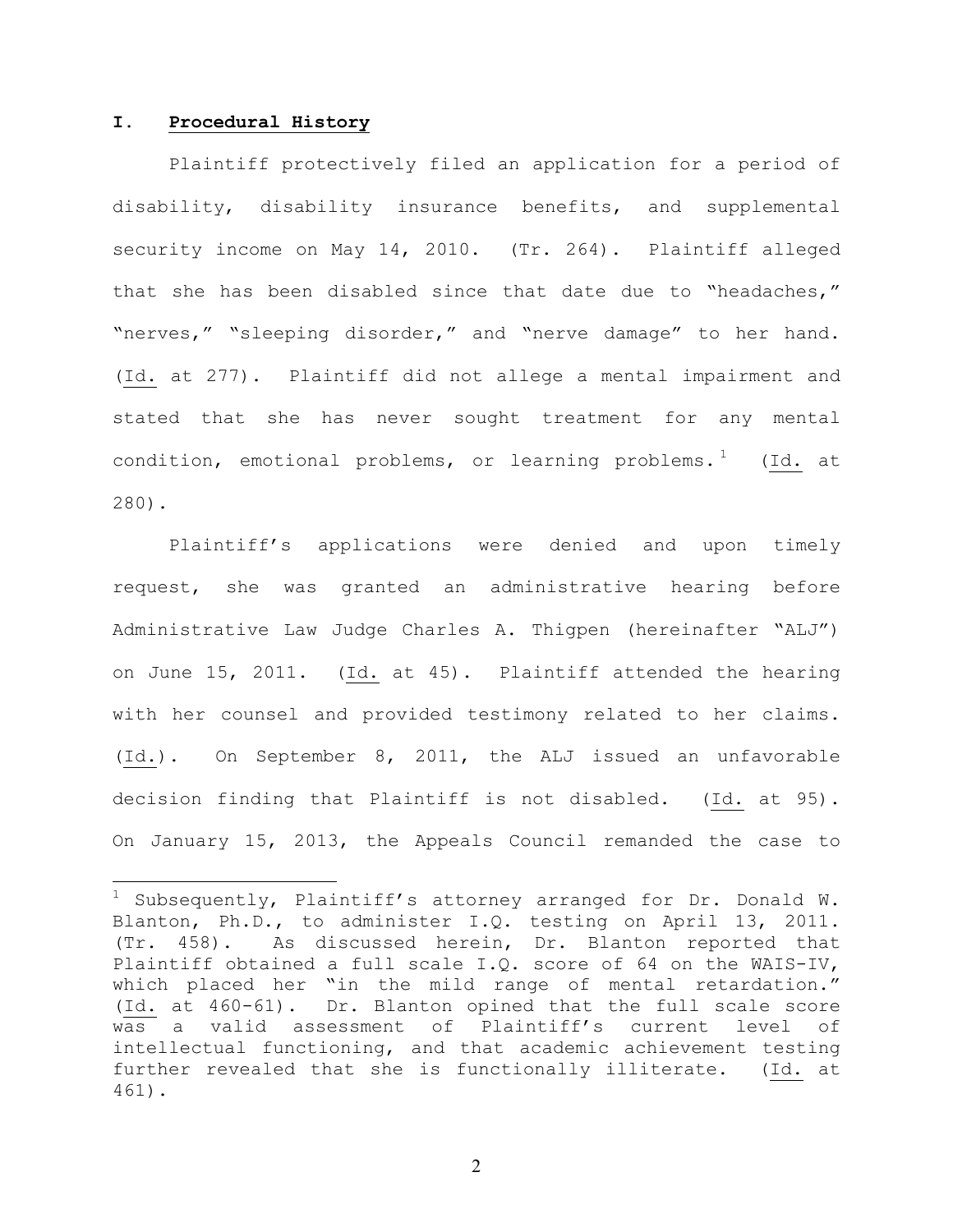the ALJ for further consideration of Plaintiff's mental limitations, specifically including "evidence from a medical expert to clarify the nature and severity of claimant's impairment." (Id. at 102). On July 2, 2013, the ALJ conducted a second administrative hearing. (Id. at 31). Plaintiff attended the second hearing with her counsel and again provided testimony related to her claims.(Id.). A vocational expert ("VE") also appeared at the hearing and provided testimony. (Id. at 42). After the second hearing, the ALJ obtained a medical opinion from a reviewing medical expert, Dr. Sydney H. Garner, Psy.D, related to Plaintiff's alleged mental impairment. (Id. at 641). On November 8, 2013, the ALJ issued a second unfavorable decision finding that Plaintiff is not disabled. (Id. at 25). The Appeals Council denied Plaintiff's request for review on April 4, 2014. (Id. at 1). Thus, the ALJ's decision dated November 8, 2013, became the final decision of the Commissioner.

Having exhausted her administrative remedies, Plaintiff timely filed the present civil action. (Doc. 1). The parties waived oral argument on May 14, 2015, (Doc. 19), and agree that this case is now ripe for judicial review and is properly before this Court pursuant to  $42$  U.S.C.  $\S$ \$  $405$ (g) and  $1383$ (c)(3).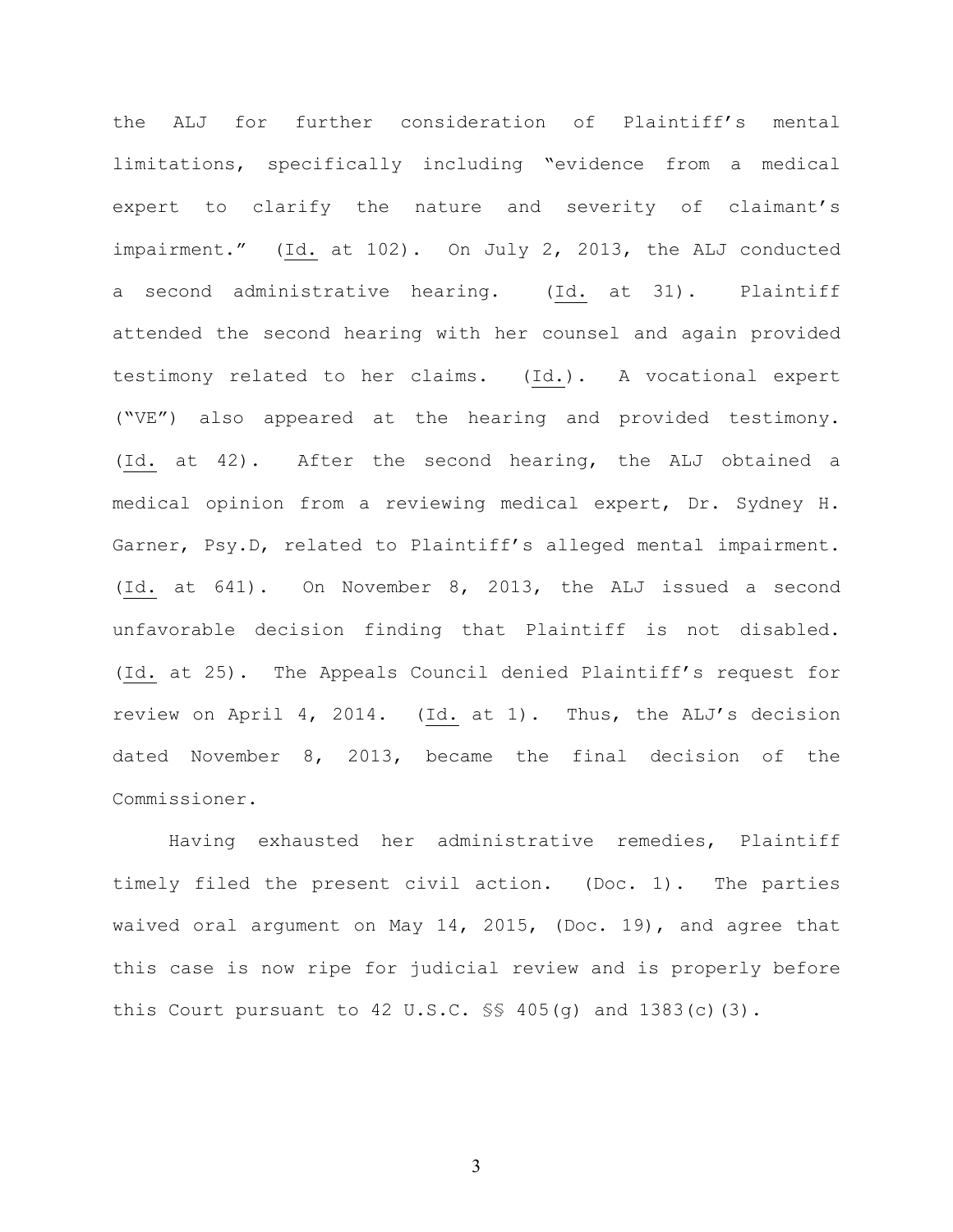## **II. Issue on Appeal**

**Whether the ALJ erred in rejecting the opinion of examining medical source Dr. Donald W. Blanton, Ph.D., and finding that Plaintiff did not meet Listing 12.05C?**

## **III. Factual Background**

Plaintiff was born on November 3, 1969, and was forty-three years of age at the time of her second administrative hearing on July 2, 2013. (Tr. 31, 34). Plaintiff testified that she completed the tenth grade in high school and has had no further education.<sup>2</sup> (Id. at 34). Plaintiff's school records reflect that she was enrolled in regular classes while in school, and that she generally received C's and D's, with occasional F's. (Id. at 277-78, 308-09). Her school records also reflect that she was not able to pass the reading, math, or language portions of the Alabama High School Graduation Examination; thus, she did not receive her high school diploma. (Id. at 311).

At the administrative hearing in 2013, Plaintiff testified that she last worked in 2010 in the dietary department for a hospital. (Id. at 35). Plaintiff also testified that she worked in this position for one and a half years, and that she

<sup>2</sup> In her Disability Report dated June 8, 2010, Plaintiff stated that she completed the twelfth grade in high school on May 19, 1986. (Tr. 277).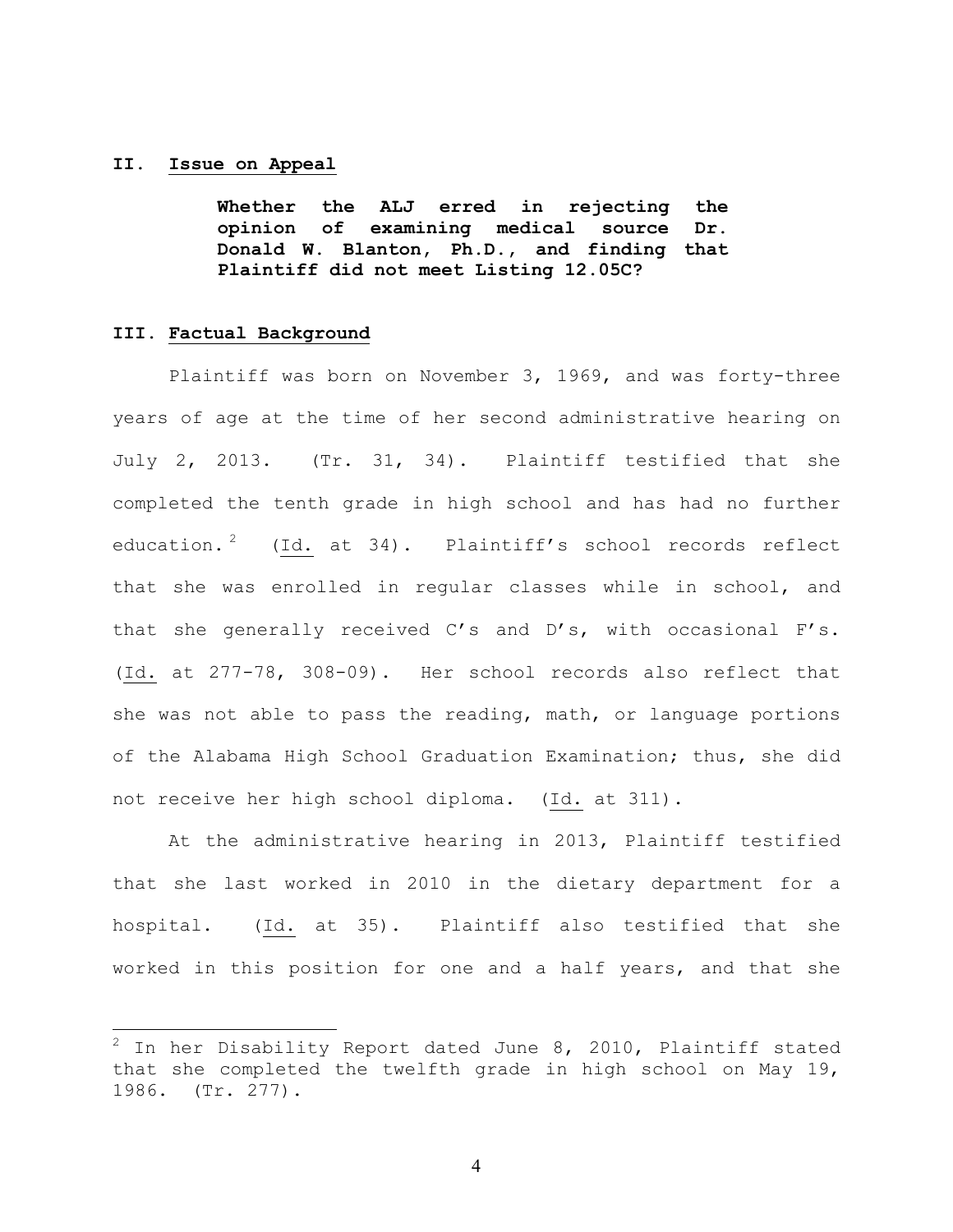quit because of problems with her hand.<sup>3</sup> (Id. at 35, 459). Additionally, Plaintiff reported working five years as a dishwasher at a nursing home and working as a packer in a manufacturing plant. (Id. at 35, 267).

According to Plaintiff, she has a short attention span; however, she can follow written instructions most of the time, can follow spoken instructions "well," can finish what she starts, can get along well with authority figures, and can handle stress and changes in routine "well." Plaintiff also reported that she has never been fired or laid off from a job because of problems getting along with other people. (Id. at 289).

In her Function Report and in her testimony, Plaintiff stated that she lives with four of her children, walks, cooks, cleans, and does laundry for herself and her children, shops, and is able to pay her bills, count change, handle a savings account, and use a checkbook. $4$  (Id. at 34, 283-86). Plaintiff also reported that she enjoys spending time with others every day and that she goes to church weekly. (Id. at 287).

 $3$  In her Disability Report dated June 8, 2010, Plaintiff stated that she stopped working in December 2009 because of "headaches," "nerves," "sleeping disorder," and nerve damage to her hand. (Tr. 277).

 $4$  Plaintiff subsequently testified at her hearing on July 2, 2013, that she does not have a checking account and has never written a check. (Tr. 36).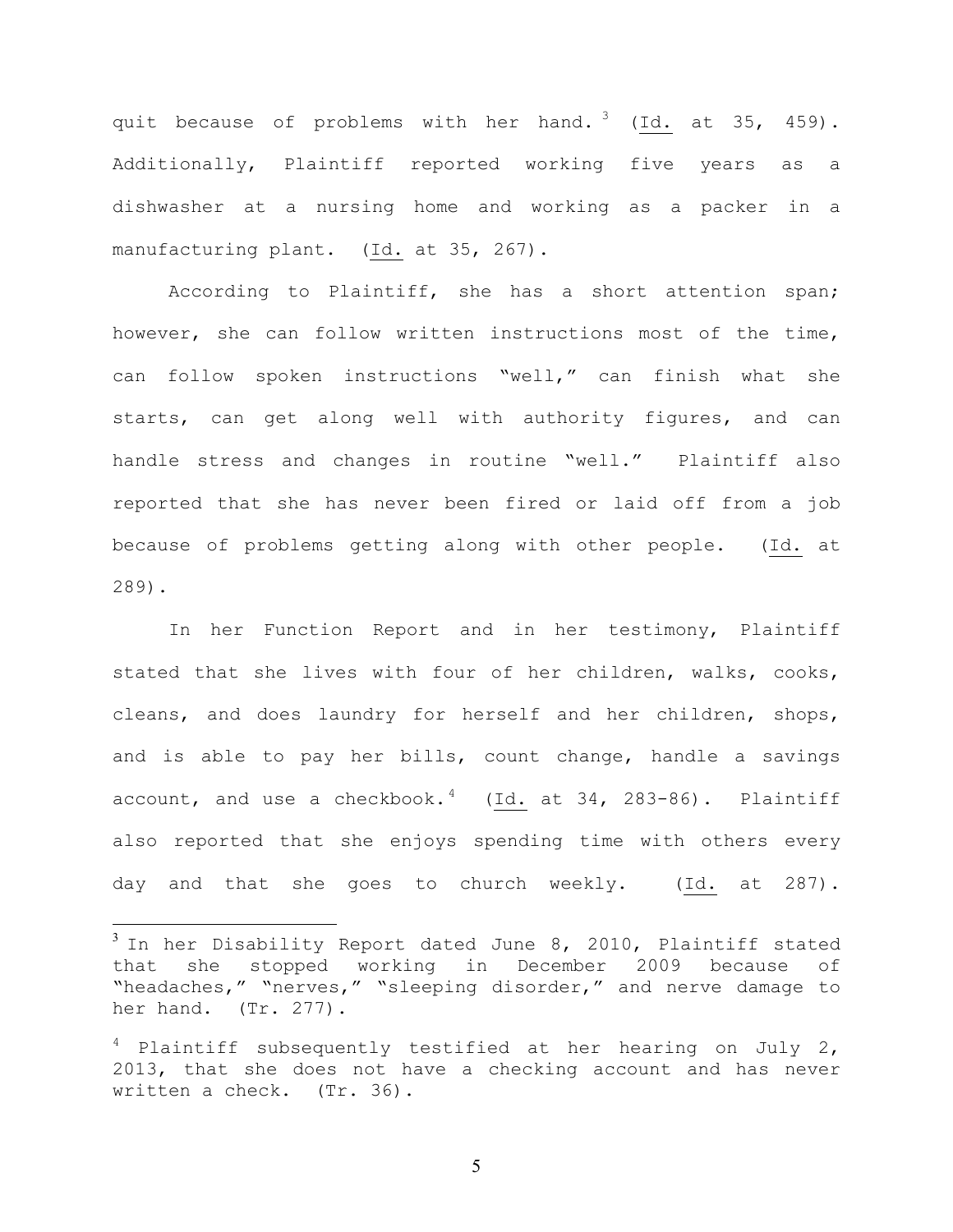Additionally, Plaintiff reported that she does not need to be reminded to go places, nor does she need anyone to accompany her. (Id.). According to Plaintiff, she has a driver's license and drives,  $5$  but she had to take the oral examination four times before passing it. (Id. at 36, 286).

Plaintiff's medications include Hydrochlorothiazide (HCTZ) (for high blood pressure), Naproxen (for muscle spasms), Prilosec (for her "chest"),  $6$  iron (for anemia), Tylenol with codeine (for pain), and Xanax (for "nerves"). (Id. at 280).

#### **IV. Analysis**

## **A. Standard of Review**

In reviewing claims brought under the Act, this Court's role is a limited one. The Court's review is limited to determining 1) whether the decision of the Secretary is supported by substantial evidence and 2) whether the correct legal standards were applied.<sup>7</sup> Martin v. Sullivan, 894 F.2d 1520, 1529 (11th Cir. 1990). A court may not decide the facts anew, reweigh the evidence, or substitute its judgment for that of the Commissioner. Sewell v. Bowen*,* 792 F.2d 1065, 1067 (11th

<sup>5</sup> At her hearing on July 2, 2013, Plaintiff testified that she no longer drives. (Tr. 39).

 $6$  Plaintiff testified that her acid reflux medicine makes her drowsy. (Tr. 37).

 $7$  This Court's review of the Commissioner's application of legal principles is plenary. Walker v. Bowen, 826 F.2d 996, 999 (11th Cir. 1987).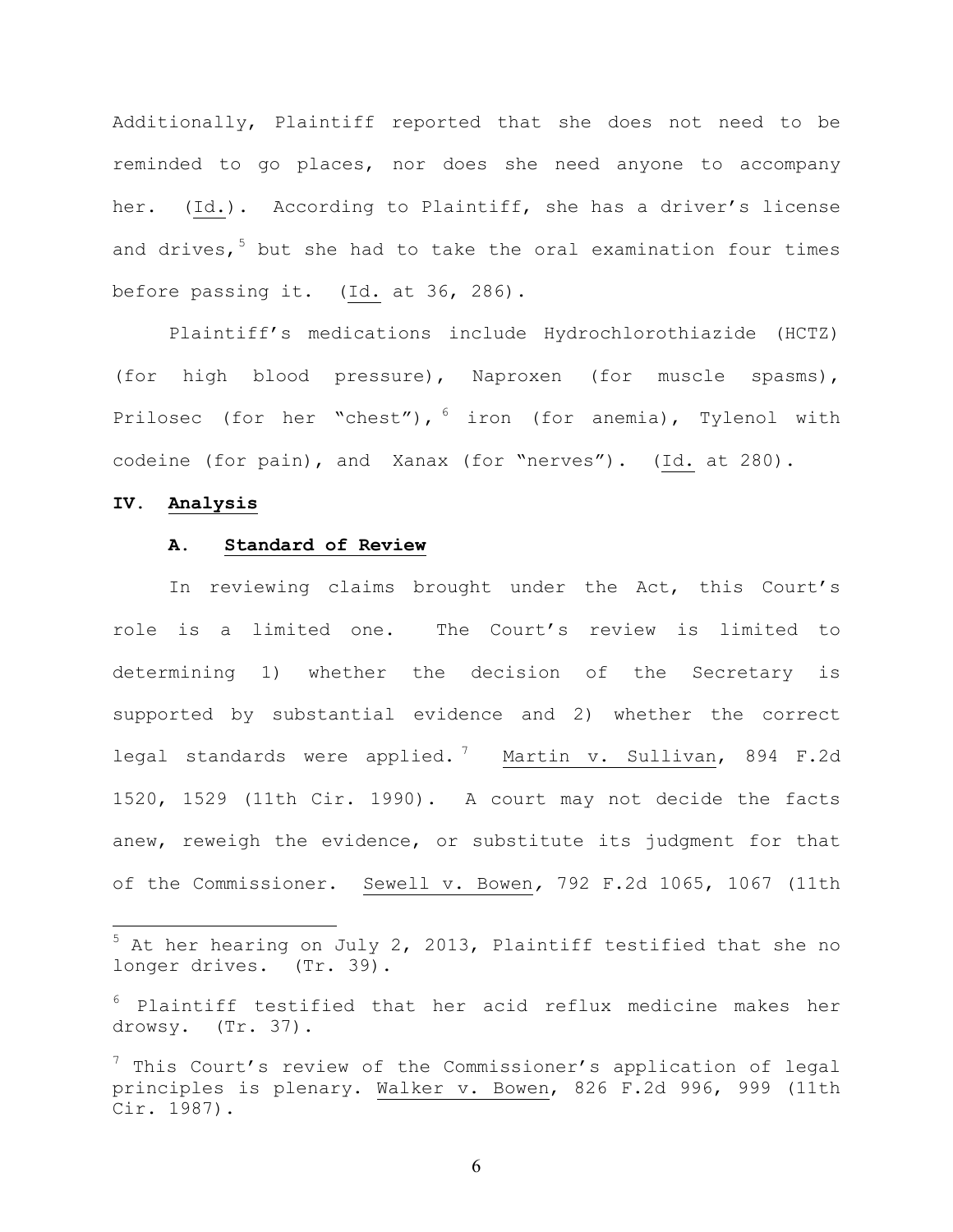Cir. 1986). The Commissioner's findings of fact must be affirmed if they are based upon substantial evidence. Brown v. Sullivan, 921 F.2d 1233, 1235 (11th Cir. 1991); Bloodsworth v. Heckler*,* 703 F.2d 1233, 1239 (11th Cir. 1983) (holding substantial evidence is defined as "more than a scintilla, but less than a preponderance" and consists of "such relevant evidence as a reasonable person would accept as adequate to support a conclusion."). In determining whether substantial evidence exists, a court must view the record as a whole, taking into account evidence favorable, as well as unfavorable, to the Commissioner's decision. Chester v. Bowen, 792 F. 2d 129, 131 (11th Cir. 1986); Short v. Apfel, 1999 U.S. Dist. LEXIS 10163, \*4 (S.D. Ala. June 14, 1999).

## **B. Discussion**

An individual who applies for Social Security disability benefits must prove his or her disability. 20 C.F.R. §§ 404.1512, 416.912. Disability is defined as the "inability to engage in any substantial gainful activity by reason of any medically determinable physical or mental impairment which can be expected to result in death or which has lasted or can be expected to last for a continuous period of not less than 12 months." 42 U.S.C. §§ 423(d)(1)(A); see also 20 C.F.R. §§ 404.1505(a), 416.905(a). The Social Security regulations provide a five-step sequential evaluation process for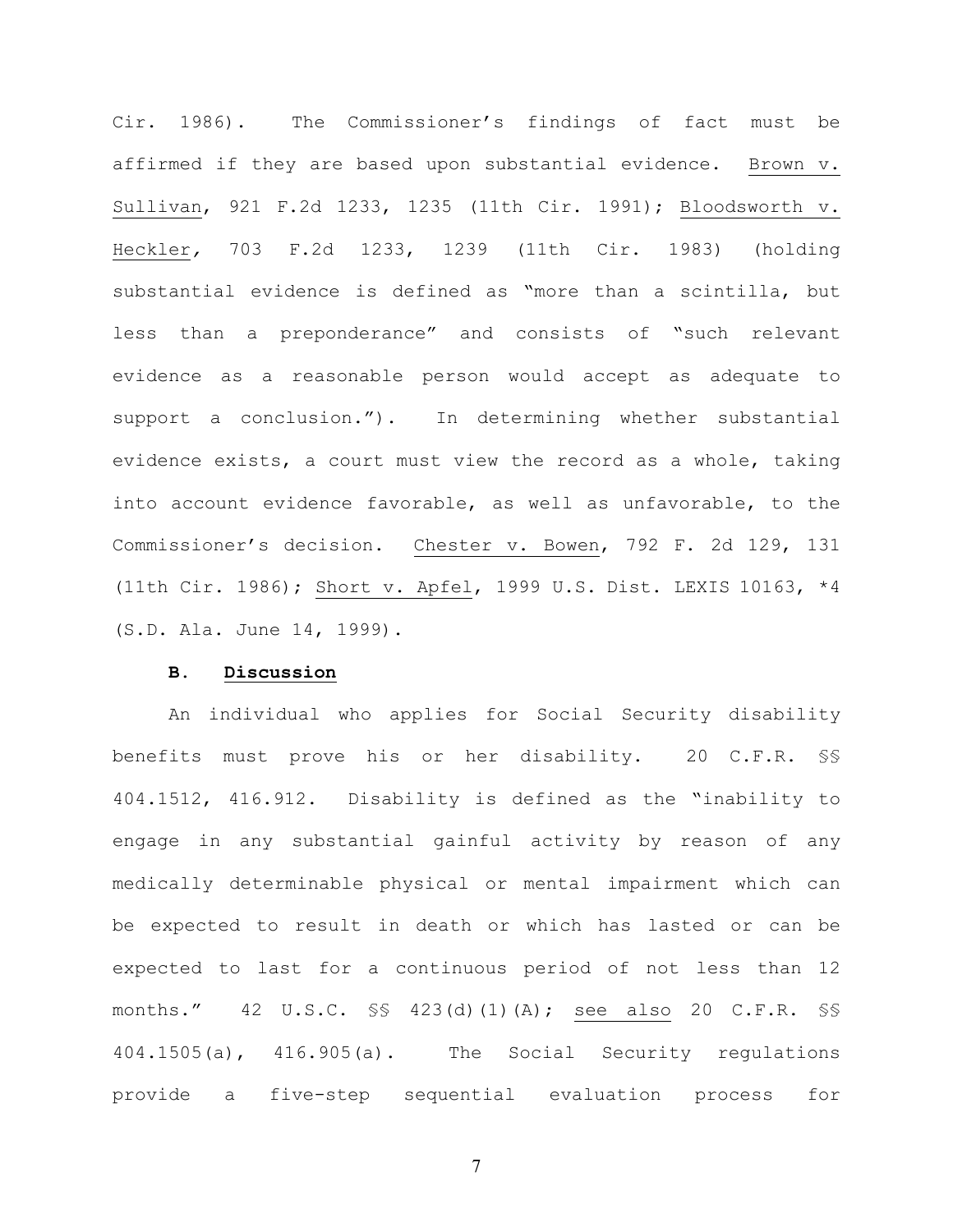determining if a claimant has proven his disability.  $8$  20 C.F.R. §§ 404.1520, 416.920.

In the case *sub judice*, the ALJ determined that Plaintiff has not engaged in substantial gainful activity since May 14, 2010, the alleged onset date, and that she has the severe impairment of hypertension. (Tr. 12). In addition, the ALJ determined that Plaintiff has the non-severe impairments of obesity, possible borderline intellectual functioning, headaches, gastroesophageal reflux disease, and wrist pain.

<sup>&</sup>lt;sup>8</sup> The claimant must first prove that he or she has not engaged in substantial gainful activity. The second step requires the claimant to prove that he or she has a severe impairment or combination of impairments. If, at the third step, the claimant proves that the impairment or combination of impairments meets or equals a listed impairment, then the claimant is automatically found disabled regardless of age, education, or work experience. If the claimant cannot prevail at the third step, he or she must proceed to the fourth step where the claimant must prove an inability to perform their past relevant work. Jones v. Bowen, 810 F.2d 1001, 1005 (11th Cir. 1986). In evaluating whether the claimant has met this burden, the examiner must consider the following four factors: (1) objective medical facts and clinical findings; (2) diagnoses of examining physicians; (3) evidence of pain; and (4) the claimant's age, education and work history. Id*.* Once a claimant meets this burden, it becomes the Commissioner's burden to prove at the fifth step that the claimant is capable of engaging in another kind of substantial gainful employment which exists in significant numbers in the national economy, given the claimant's residual functional capacity, age, education, and work history. Sryock v. Heckler*,* 764 F.2d 834, 836 (11th Cir. 1985). If the Commissioner can demonstrate that there are such jobs the claimant can perform, the claimant must prove inability to perform those jobs in order to be found disabled. Jones v. Apfel, 190 F.3d 1224, 1228 (11th Cir. 1999). See also Hale v. Bowen, 831 F.2d 1007, 1011 (11th Cir. 1987) (citing Francis v. Heckler*,* 749 F.2d 1562, 1564 (11th Cir. 1985)).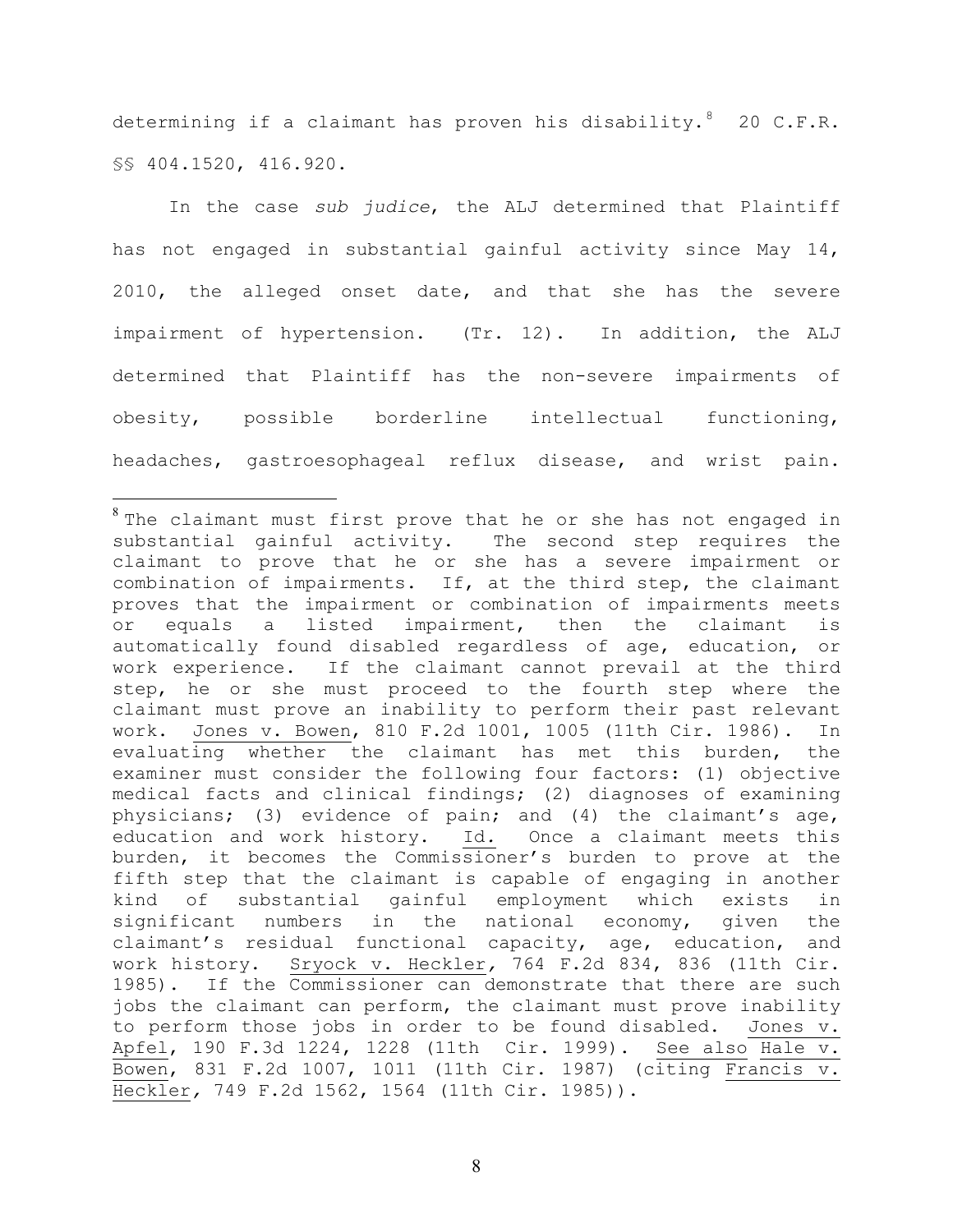(Id. at 12-13). The ALJ further found that Plaintiff does not have an impairment or combination of impairments that meets or medically equals any of the listed impairments contained in 20 C.F.R. Part 404, Subpart P, Appendix 1. (Id. at 15).

The ALJ concluded that Plaintiff retains the residual functional capacity (hereinafter "RFC") to perform a full range of work at all exertional levels, except that "she is limited to simple, unskilled, low stress work and would not be required to maintain concentration, persistence, and pace for extended periods of time." (Id. at 15). The ALJ also determined that while Plaintiff's medically determinable impairments could reasonably be expected to produce the alleged symptoms, her statements concerning the intensity, persistence and limiting effects of the alleged symptoms were not entirely credible for the reasons explained in the decision. (Id. at 21).

Given Plaintiff's RFC, the ALJ found that Plaintiff is capable of performing her past work as a kitchen helper (medium and unskilled) and packager (medium and unskilled). (Id. at 23). In addition, utilizing the testimony of a VE, the ALJ concluded that considering Plaintiff's residual functional capacity for a full range of work at all exertional levels, as well as her age, education and work experience, there are also other jobs existing in the national economy that Plaintiff is able to perform, such as "janitor," "machine feeder," and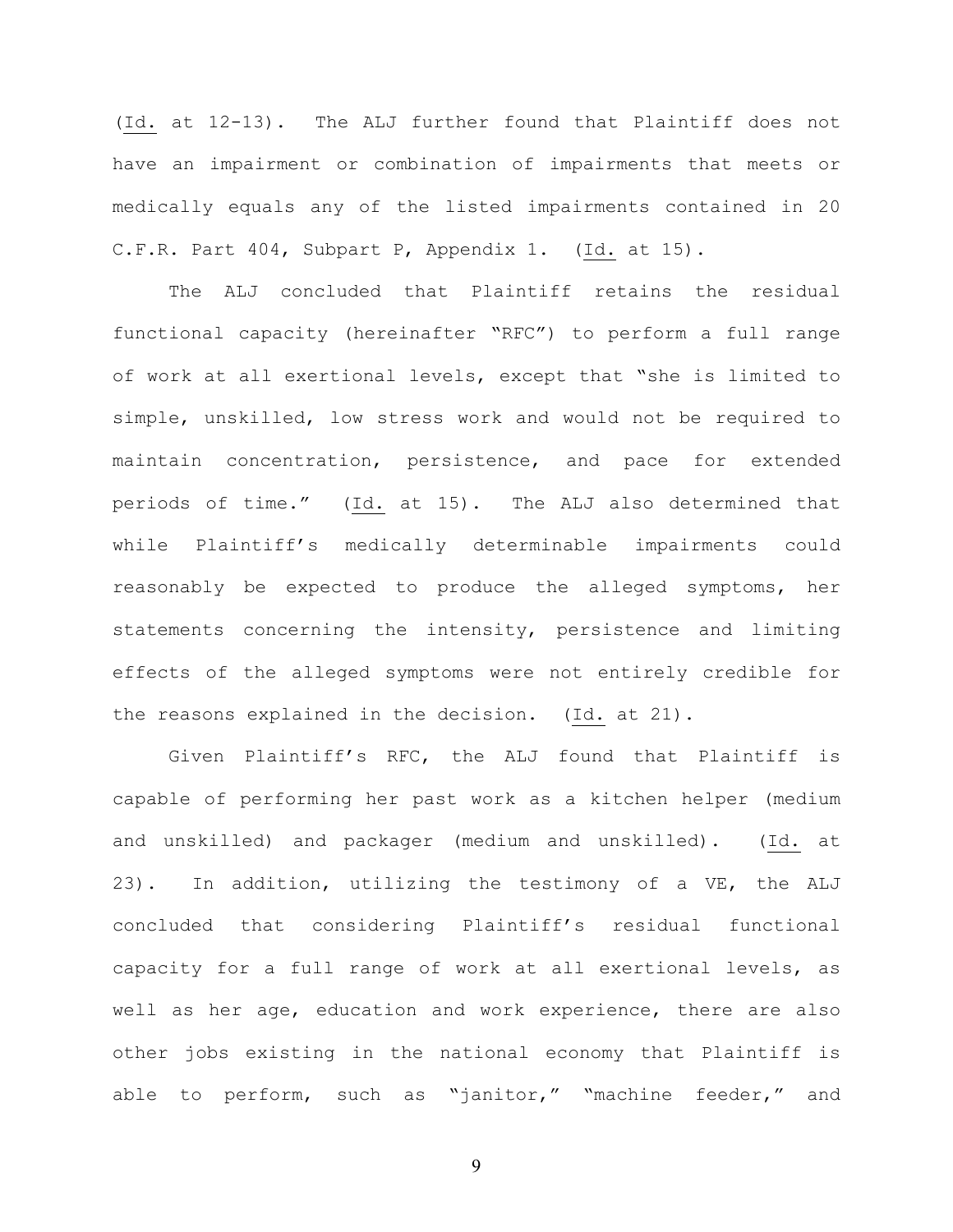"automobile detailer," all of which are classified as medium and unskilled. (Id. at 24). Thus, the ALJ concluded that Plaintiff is not disabled. (Id.).

In determining whether Plaintiff's mental impairment was severe, the ALJ made the following relevant findings:

> The claimant's medically determinable mental impairment of possible borderline intellectual functioning does not cause more than minimal limitation in the claimant's ability to perform basic mental work activities and is therefore nonsevere.

> In making this finding, the undersigned has considered the four broad functional areas set out in the disability regulations for evaluating mental disorders and in section 12.00C of the Listing of Impairments (20 CFR, Part 404, Subpart P, Appendix 1). These four broad functional areas are known as the "paragraph B" criteria.

> The first functional area is activities of daily living. In this area, the claimant has mild limitation. The claimant completed a function report on June 21, 2010, in which she indicated that the primary problem limiting her activities of work and daily living was pain and cramping in her hand. She reported that aside from hand cramps, she was able to care for her personal needs and perform household chores, such as cooking, cleaning, and laundry. She further reported that she drove a car, shopped for groceries and other household items, watched television, and helped her children (Exhibit 4E). In evaluation with Dr. Blanton, she reported cleaning, cooking, driving, shopping, and handling money (Exhibit 11F).

> The next functional area is social functioning. In this area, the claimant has mild limitation. In her function report,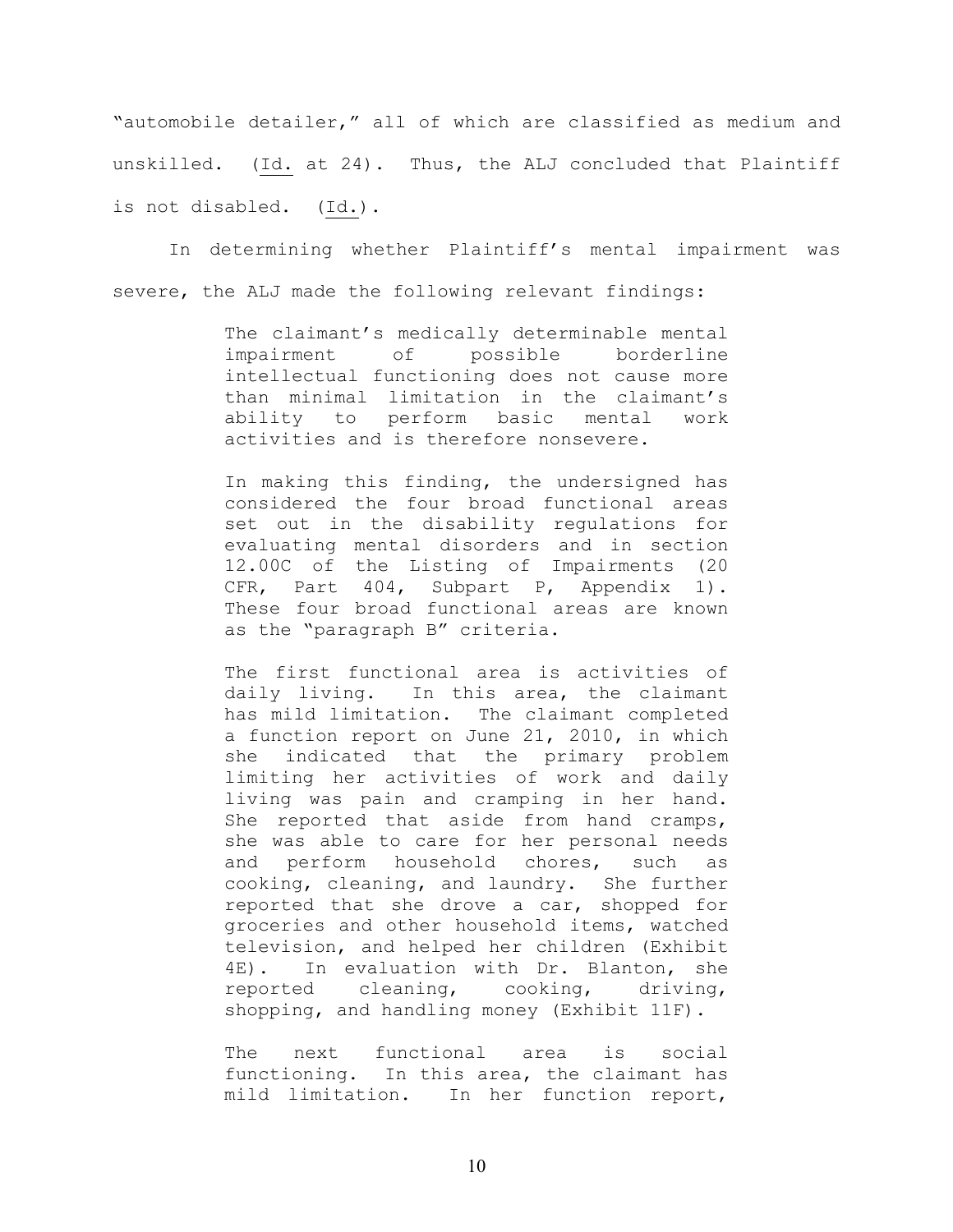the claimant stated that she spent time talking with other people every day and went to church every Sunday. She stated that pain and cramps in her right hand limited her participation in social activities, but she indicated that she had no problems getting along with family, friends, neighbors, or authority figures (Exhibit 4E). In evaluation with Dr. Blanton, she reported having a few friends including a boyfriend and attending church on a regular basis. (Exhibit 11F).

The third functional area is concentration, persistence or pace. In this area, the claimant has mild limitation. The claimant indicated in her function report that she was able to pay bills, count change, handle a savings account, and use a checkbook or money orders. She stated that she finished things she started and followed spoken instructions well, but she indicated that hand problems interfered with her ability to follow written instructions. She reported that she had no difficulty handling stress or changes in her routine (Exhibit 4E). In evaluation with Dr. Blanton, she reported cooking, driving, shopping, handling money, attending church, and enjoying the news and talk shows on television (Exhibit 11F).

The fourth functional area is episodes of decompensation. In this area, the claimant has experienced no episodes of decompensation which have been of extended duration. There is no indication or evidence of any episodes of decompensation.

Because the claimant's medically determinable mental impairment causes no more than "mild" limitation in any of the first three functional areas and "no" episodes of decompensation which have been of extended duration in the fourth area, it is nonsevere (20 CFR 404.1520a(d)(1) and 416.920a(d)(1)).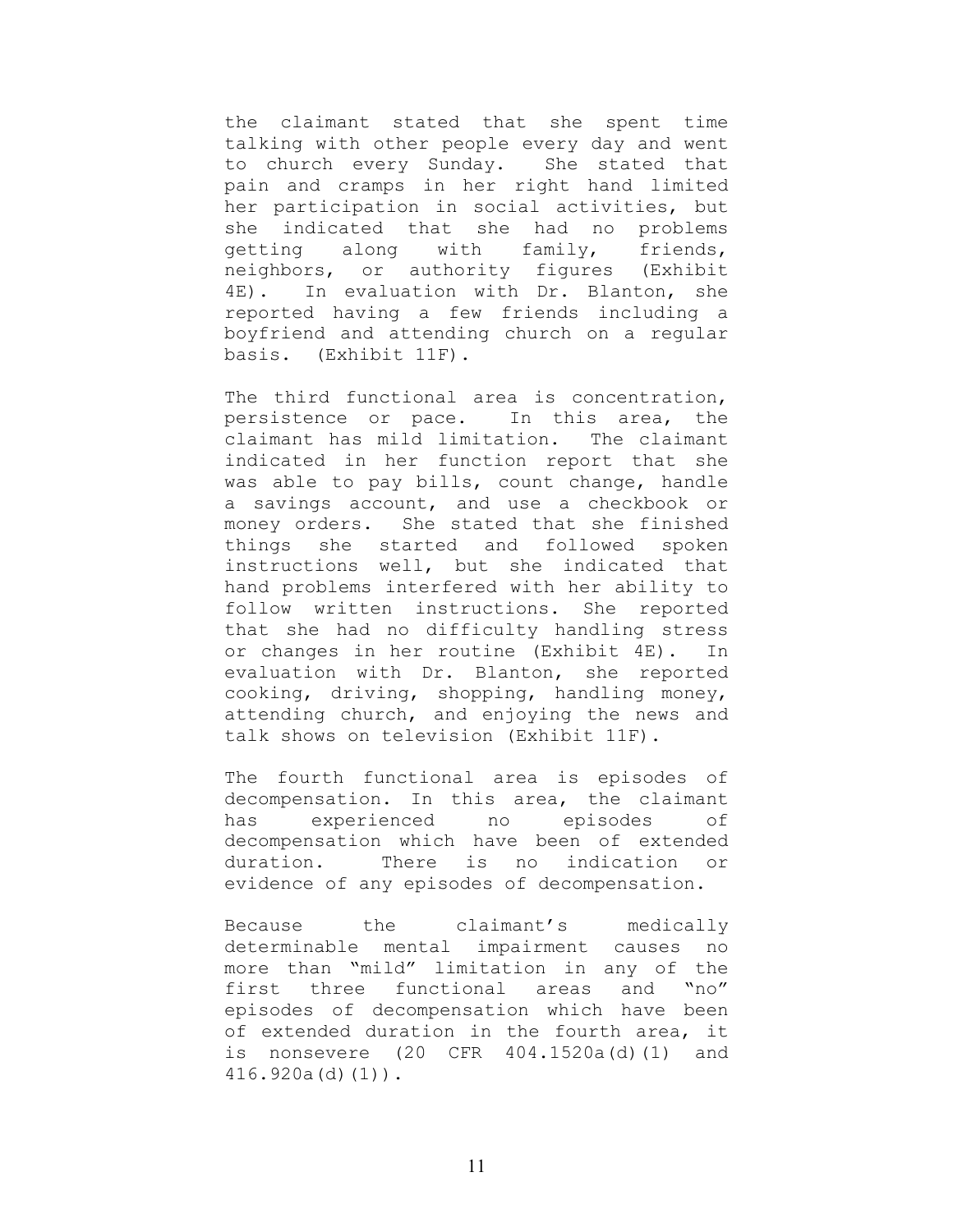(Tr. 14-15).

In discussing the evidence relating to Plaintiff's intellectual functioning,  $9$  the ALJ found as follows:

> School records were provided through the tenth grade with no indication of special education classes (Exhibit 8E). . . .

> Ellen N. Eno, Ph.D., completed a Psychiatric Review Technique Form on June 30, 2010, following review of the claimant's records of evidence. Dr. Eno assessed the claimant with no medically determinable mental impairments (Exhibit 2F). . . .

> Donald W. Blanton, Ph.D., was retained by the claimant's attorney to perform consultative psychological evaluation on April 13, 2011. The claimant alleged carpal tunnel syndrome, migraine headaches, heart problems, and nervous trouble. She reported daily activities including cleaning up and cooking. She reported that she has a driver's license and drives short distances, shops, and handles money. She reported having a few friends including a boyfriend who she sees three times a week. She reported attending church on a regular basis. She reported that she enjoys watching the news and talk shows. The Wechsler Adult Intelligence Scale-IV was administered and yielded a full scale score of 64, placing her in the mild range of mental retardation. The Beck Depression Inventory II was administered and yielded a score of 24, placing her in the moderately depressed range. Dr. Blanton diagnosed anxiety/depression likely due to chronic illness and chronic pain; mild mental

The ALJ did not specifically discuss Plaintiff's mental impairment with respect to Listing 12.05C. Rather, he simply determined that Plaintiff's mental impairment was non-severe and that none of her impairments met any Listing. (Tr. 14-15).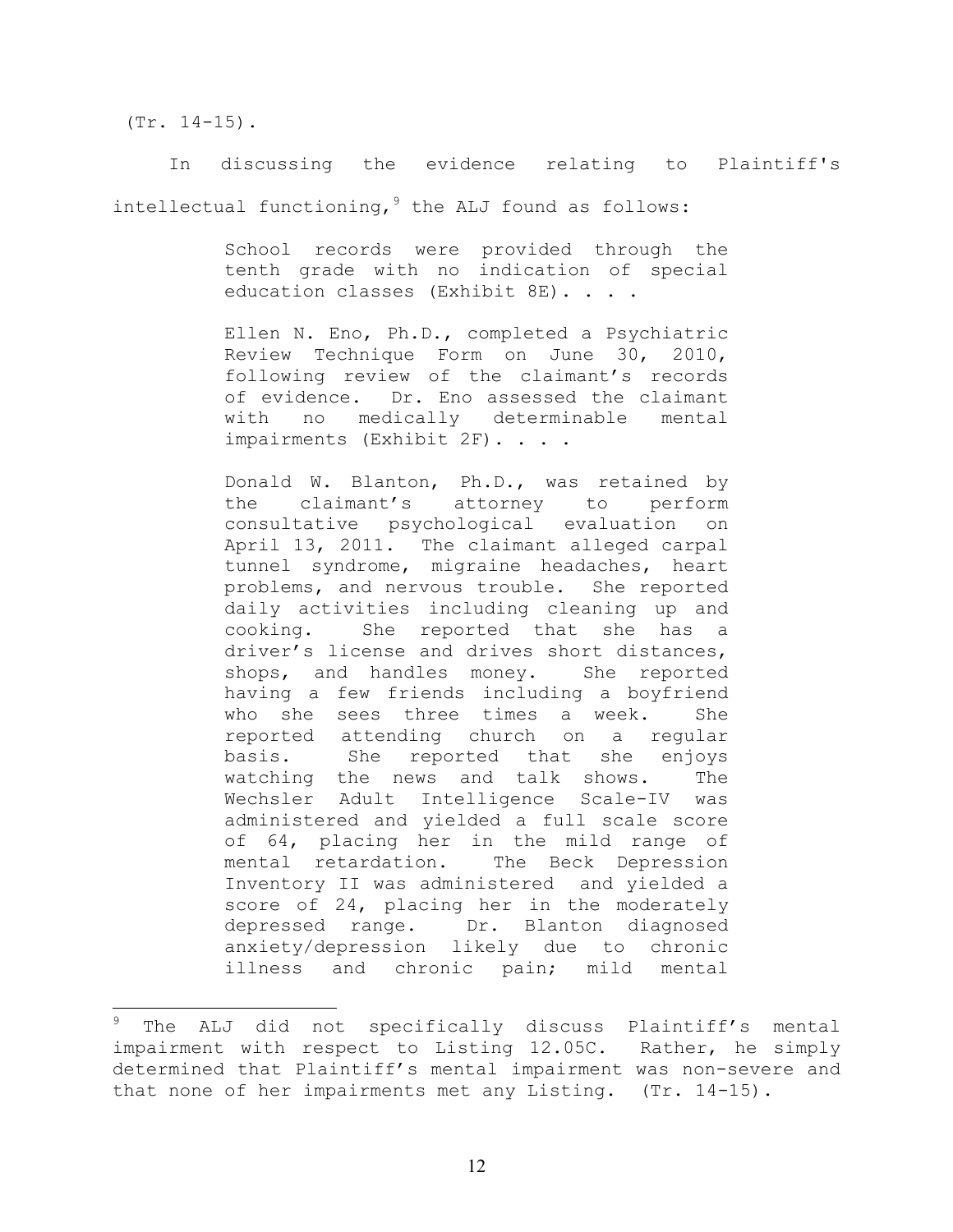retardation; and a global assessment of functioning of 50. He assessed the claimant with marked limitations in maintaining attention, concentration, and pace for a period of at least two hours (Exhibit 11F). . . .

Sydney Garner, Psy.D., completed an Interrogatory on August 5, 2013, following review of the claimant's records of evidence. Dr. Garner wrote, "There is actually no diagnosis from a mental health standpoint. No emotional disturbance or treatment for such. Adaptive functioning is higher than MR and claimant likely functions in BIF range- 4E, llF, 2F. She reported that the claimant's impairments do not meet or equal an impairment in the listing of impairments, and she elaborated as follows, "No evidence longitudinal history of MR & no evidence of any adaptive deficits consistent with MR based on work history and functional report -4E and also based on adaptive capabilities as established by Dr. Blanton- llF. No mental health treatment or diagnoses from a mental health professional for mental illness. A prescription for Xanax is not indicative of a mental." (sic) Dr. Garner was asked to give a brief summary of the claimant's allegations and complaints. She wrote, "Her complaints all appear to be related to pain. If there is underlying mood disorder due to chronic pain, there is no treatment and this is deemed mild & non-disabling." She was asked if medical evidence supports her allegations, to which she wrote, "Medical evidence documents complaints of pain but also is void for treatment of emotional disturbance. Evidence documents adequate adaptive abilities such that MR is not a possibly." (sic) 4E, 11F. She wrote that her conclusion was based on, "Medical record does not support MR." She reported that medical impairments established in the record do result in limitations of functioning in a work setting and expounded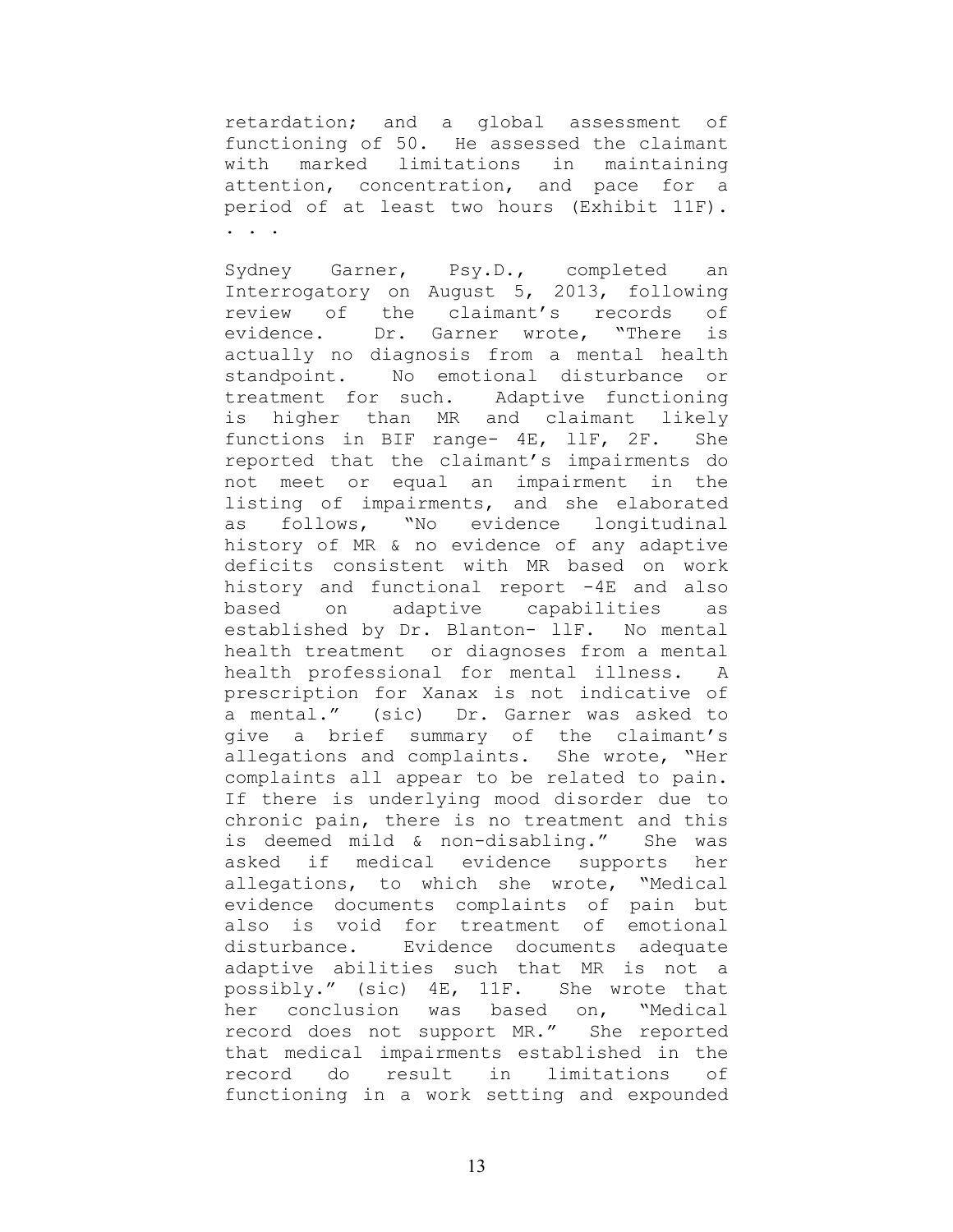as follows, "Academic history and work history indicate claimant is best suited for simple, unskilled work. She could maintain focus in this type of work environment and has no severe mental impairment that would result in any more than moderate limits in ability to maintain concentration, persistence or pace in a work setting. (Exhibit 20F)

After careful consideration of the evidence, the undersigned finds that the claimant's medically determinable impairments could reasonably be expected to cause some of the alleged symptoms; however, the claimant's statements concerning the intensity, persistence and limiting effects of these symptoms are not entirely credible for the reasons explained in this decision. . . .

As for the opinion evidence, Dr. Blanton's assessment is rejected and given no weight. Dr. Blanton's assessment procured by his attorney finds retardation and depression in a claimant whose records do not indicate or evidence these problems. Specifically, the claimant has raised four children, worked in unskilled jobs where she earned substantial gainful activity seven years and worked four other years under the substantial gainful activity level. Her records from her treating physician [Dr. Clower] repeatedly report the claimant to be fully oriented, with appropriate mood and affect, appropriate judgment, normal insight, and appropriate recent and remote memory (Exhibits 7F and 10F). She also specifically denies depression to her treating physician repeatedly (Exhibits 10F and 18F). Additionally, the claimant related in her Function Report that she cooks, cleans, shops, and is able to pay bills, count change, handle a savings account, and use a checkbook/money orders (Exhibit 4E). Further, the claimant's education records and her Disability Report do not reveal that she attended special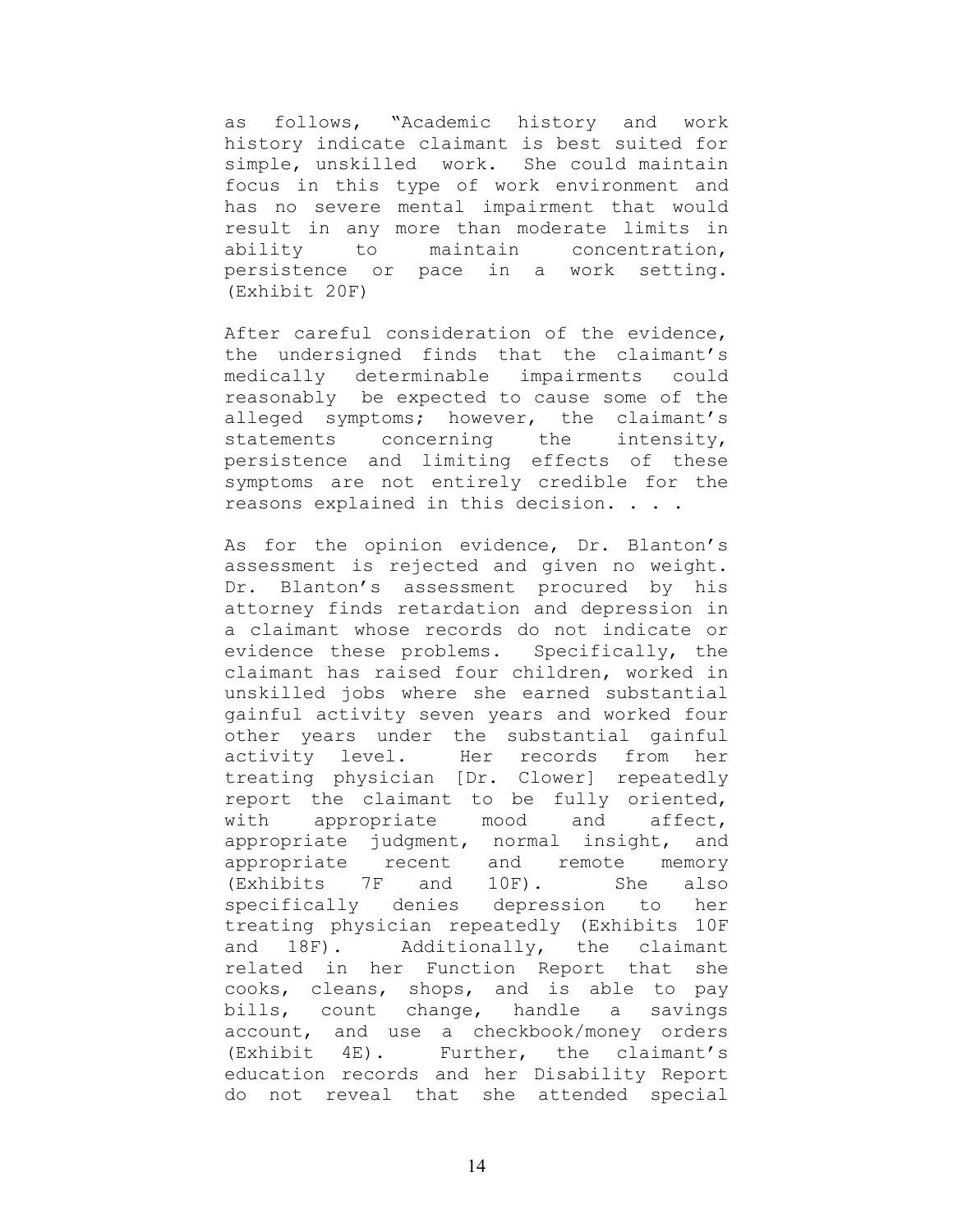education classes (Exhibits 3E and 8E).

Dr. Garner's assessment is accorded substantial weight. Dr. Garner's assessment is consistent with the records of evidence and supports the rejection of Dr. Blanton's procured assessment. She acknowledged that the claimant might function in the borderline intellectual functioning level, which has been considered in this decision. However, her last line that the claimant does not have a severe mental impairment that would result in any more than a moderate limitation in concentration, persistence, or pace is taken exception to. There is no evidence to suggest the claimant would have a moderate limitation in this area as discussed above.

Dr. Eno's assessment is accorded significant weight. Her assessment is consistent with the records and supports this decision.

In sum, the above residual functional capacity assessment is supported by the records of evidence and the many inconsistencies in the claimant's records and testimony at both hearings. The claimant has undergone numerous tests, which have severed (sic) to demonstrate no disabling impairments. All records have been used in the findings of the claimant's mental and physical abilities.

(Id. at 15-23). The Court now considers the foregoing in light of the record in this case and the issue on appeal.

the record in this case and the issue on appeal.

## **1. Issue**

**Whether the ALJ erred in rejecting the opinion of examining medical source Dr. Donald W. Blanton, Ph.D., and finding that Plaintiff did not meet Listing 12.05C?**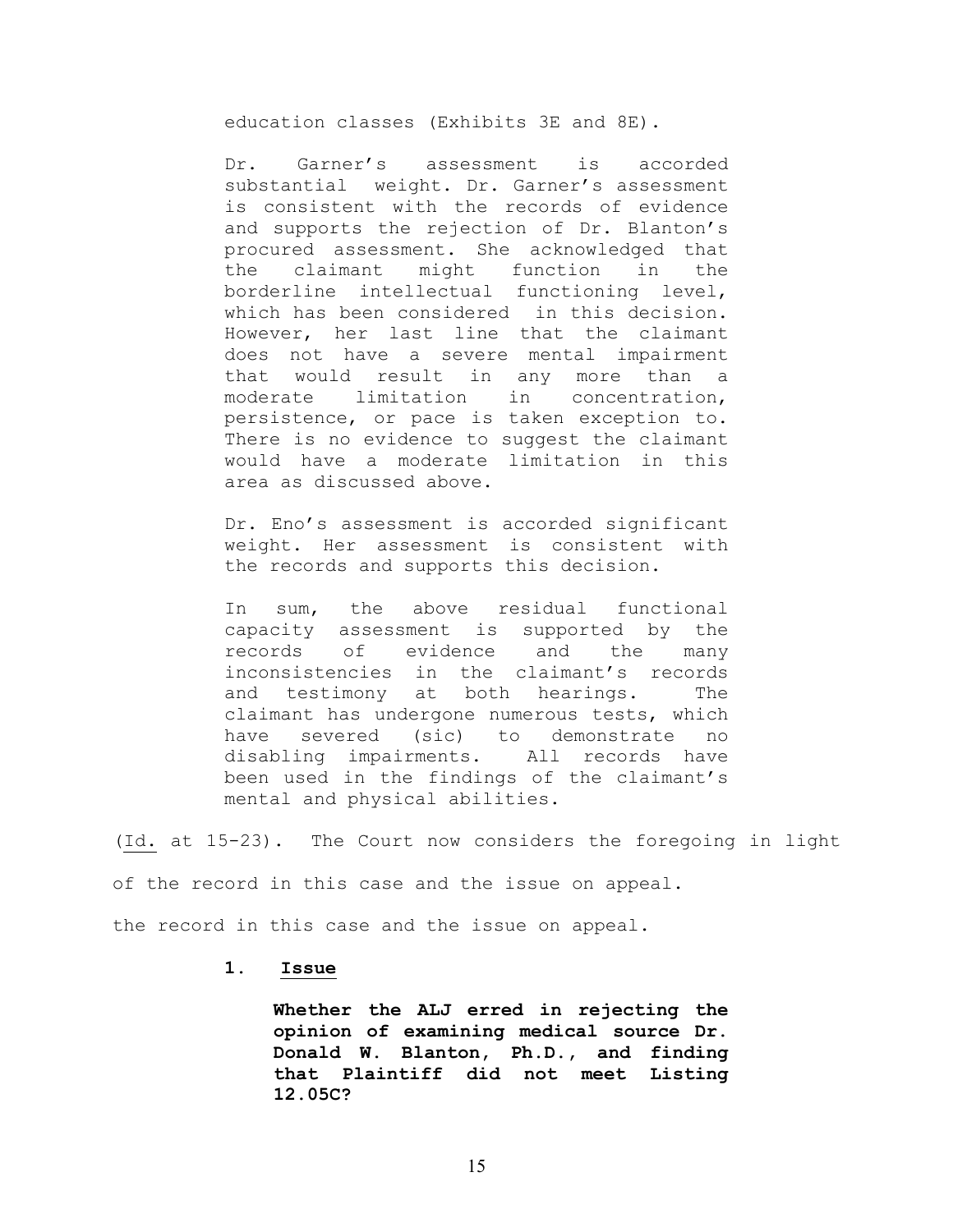In this case, Plaintiff claims that the ALJ erred in failing to find that her mental impairment meets the requirements of Listing 12.05C. Specifically, Plaintiff argues that she has satisfied the criteria of Listing 12.05C because she has a valid Full Scale I.Q. score of 64 and a physical impairment that imposes additional and significant work-related limitation of function, *i.e.*, hypertension. (Doc. 14 at 5-8). Plaintiff also argues that the ALJ erred in failing to apply the rebuttable presumption required by Hodges v. Barnhart, 276 F. 3d 1265, 1268-69 (llth Cir. 2001). (Id.). Last, Plaintiff argues that the ALJ erred in discrediting the opinions of consultative examiner Dr. Donald Blanton, Ph.D., that Plaintiff has marked limitations in five functional areas and that she exhibits adaptive deficits in three functional areas. (Id. at 2). The Commissioner counters that the evidence of Plaintiff's work history and activities of daily living rebuts any presumption of deficits in adaptive functioning under 12.05C; that the substantial evidence supports the ALJ's findings that Plaintiff's mental impairment is non-severe and does not meet Listing 12.05C; and that the ALJ had good cause to discredit the opinions of Dr. Blanton because they are inconsistent with his own findings, as well as the remaining record evidence in this case. (Doc. 15 at 4-14). Having carefully reviewed the record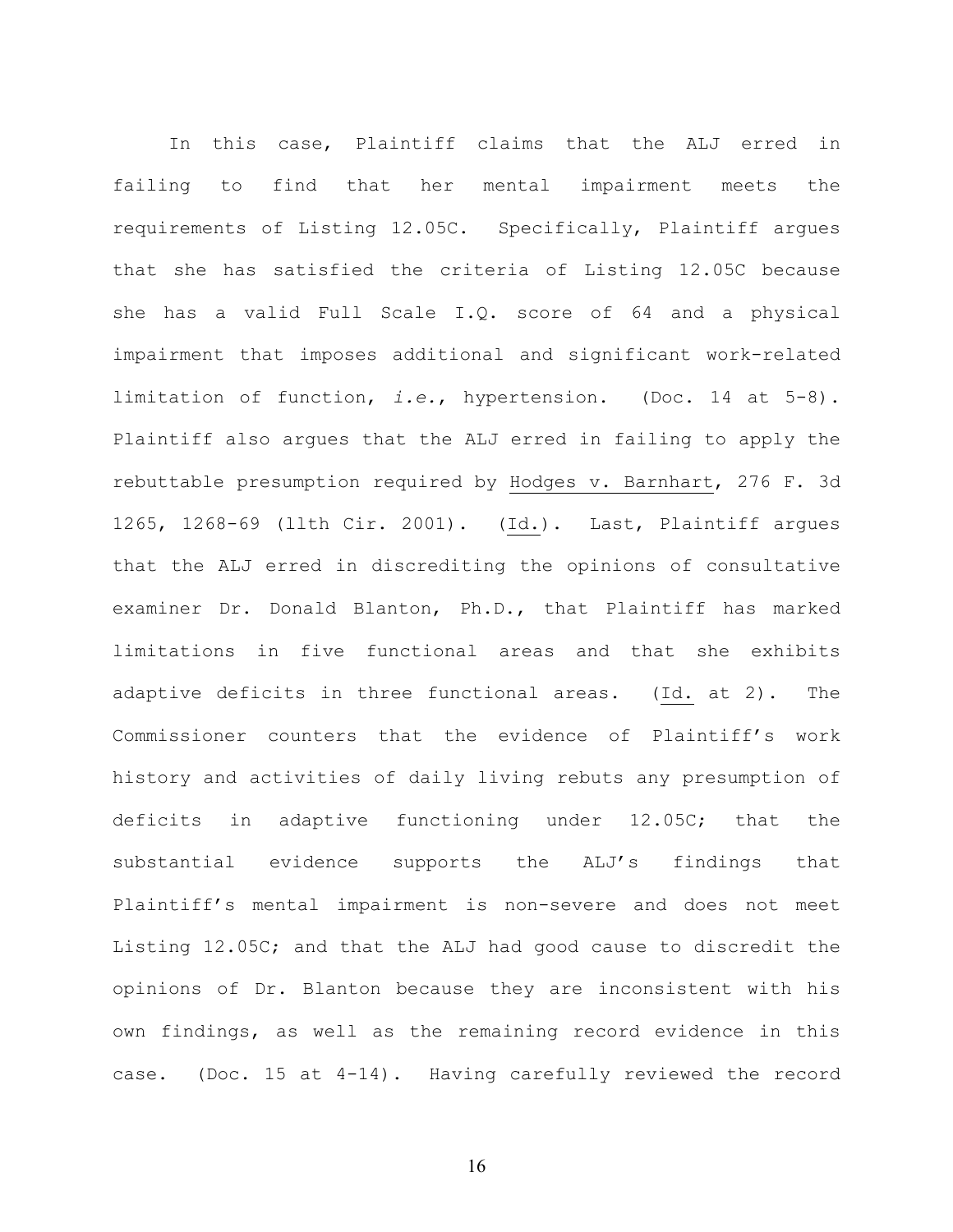in this case, the Court finds that the ALJ's decision is supported by substantial evidence.

As stated above, the Social Security regulations set forth a five-step sequential evaluation process to determine whether a claimant is disabled. At step three, the claimant has the burden of proving that an impairment meets or equals a listed impairment. See Harris v. Commissioner of Soc. Sec., 330 Fed. Appx. 813, 815 (11th Cir. 2009) (unpublished)<sup>10</sup> (citing Barron v. Sullivan, 924 F.2d 227, 229 (11th Cir. 1991)). To establish disability under section 12.05C, a claimant must present evidence of "[a] valid verbal, performance or full scale IQ of 60-70 and a physical or other mental impairment imposing an additional and significant work-related limitation of function." 20 C.F.R. Part 404, Subpart P, Appendix 1 § 12.05(C). In addition, the claimant must also satisfy the 'diagnostic description' of mental retardation in Listing 12.05 (the listing category for mental retardation/intellectual disability),  $11$  which

 $10$  "Unpublished opinions are not considered binding precedent, but they may be cited as persuasive authority." 11TH CIR. R. 36-2.

 $11$  On August 1, 2013, the Social Security Administration amended Listing 12.05 by replacing the words "mental retardation" with "intellectual disability." See Hickel v. Commissioner of Soc. Sec., 539 Fed. Appx. 980, 982 n.2  $(11^{th}$  Cir. 2013) (citing 78 Fed. Reg. 46,499, 46,501, to be codified at 20 C.F.R. pt. 404, subpt. P, app. 1)). "This change was made because the term 'mental retardation' has negative connotations, and has become offensive to many people. Id. (citations and internal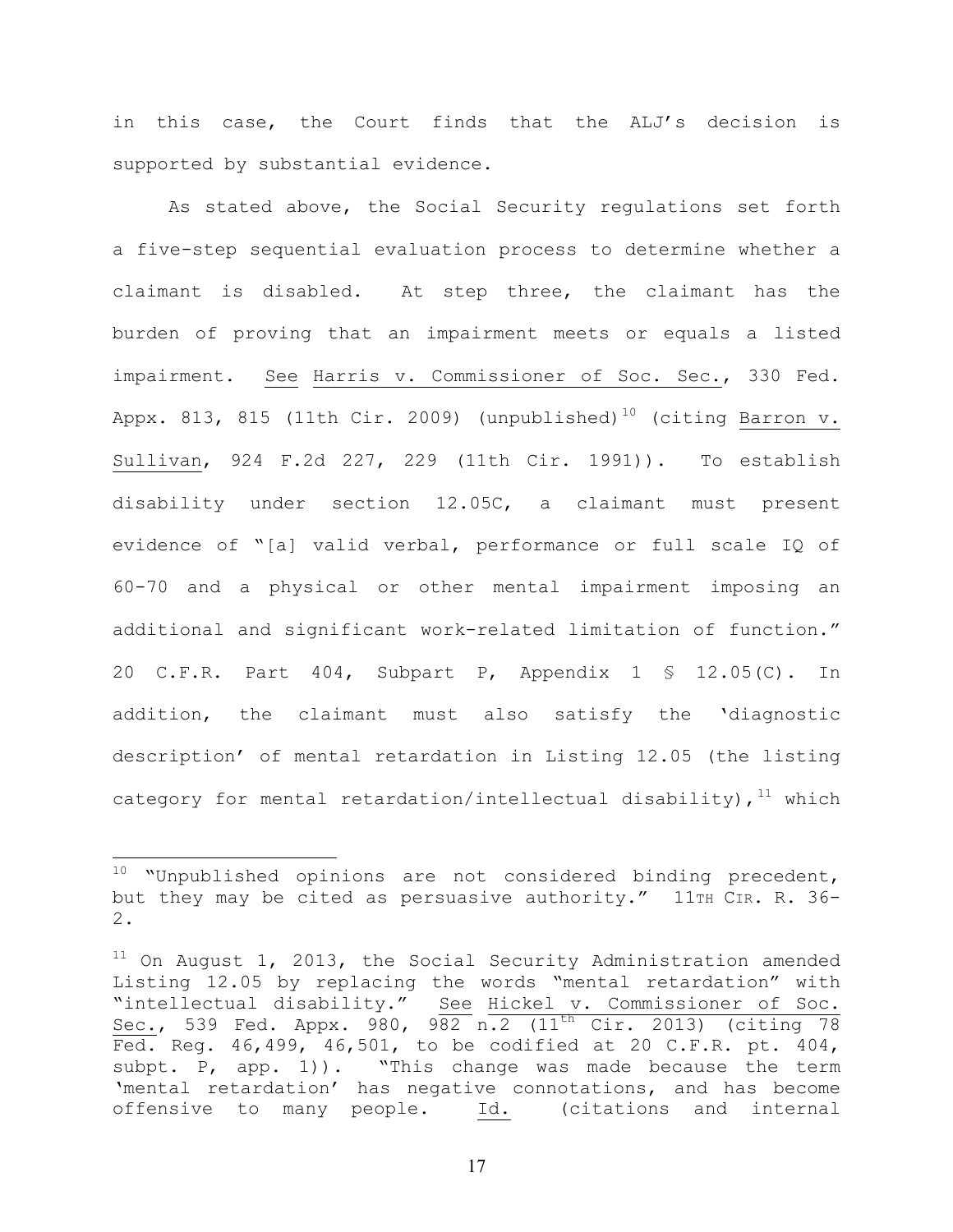provides that mental retardation "refers to significantly subaverage general intellectual functioning with deficits in adaptive functioning initially manifested during the developmental period; i.e., the evidence demonstrates or supports onset of the impairment before age 22." 20 C.F.R. Part 404, Subpart P, Appendix 1, §§ 12.05.

The law in this Circuit further provides that a valid IQ score of 60-70 after age 22 creates a rebuttable presumption that the claimant manifested deficits in adaptive functioning prior to the age of twenty-two. See Hodges v. Barnhart, 276 F. 3d 1265, 1268-69 (llth Cir. 2001). "[A] claimant meets the criteria for presumptive disability under section 12.05(C) when the claimant presents a valid I.Q. score of 60 to 70 inclusive, and evidence of an additional mental or physical impairment that has more than a 'minimal effect' on the claimant's ability to perform basic work activities." Smith v. Commissioner of Soc. Sec., 535 Fed. Appx. 894, 897 (llth Cir. 2013)(quoting Lowery v. Sullivan, 979 F. 2d 835, 837  $(11<sup>th</sup> Cir. 1992)$ .

The presumption of deficits in adaptive functioning can be rebutted, however, when the I.Q. score is inconsistent with

<u>.</u>

quotation marks omitted). "The Social Security Administration stated that the change does not affect the actual medical definition of the disorder or available programs or services." Id. (citations and internal quotation marks omitted). As in Hickel, this opinion uses the term "mental retardation" and "intellectual disability" interchangeably.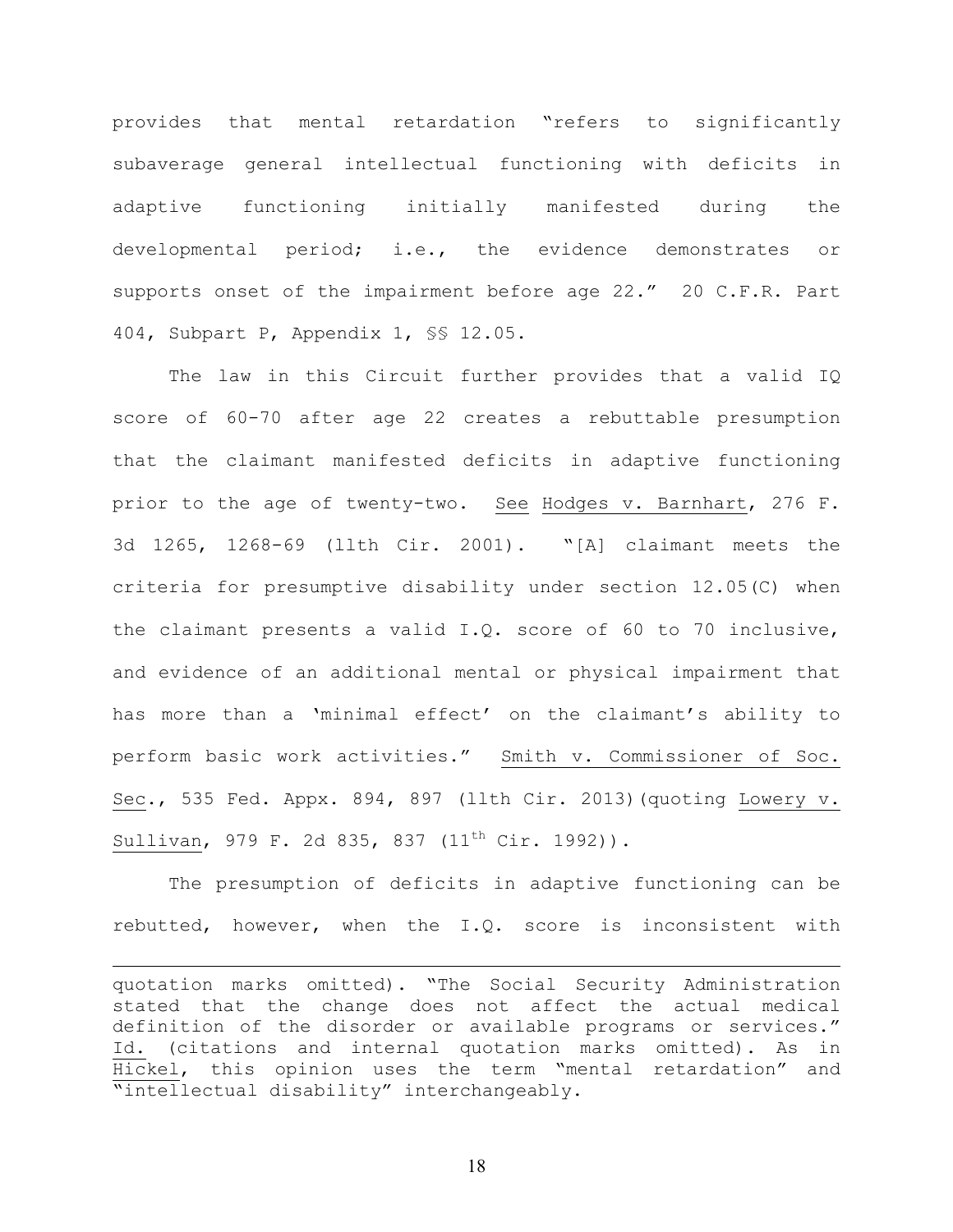record evidence of a claimant's daily activities and behavior. See Popp v. Heckler, 779 F.2d 1497, 1499-1500 (llth Cir. 1986). Accordingly, the ALJ is tasked with determining whether there is sufficient evidence (relating to plaintiff's daily life) to rebut the presumption. See Grant v. Astrue, 255 Fed. Appx 374, 375 (llth Cir. 2007); Hartman v. Colvin, 2014 U.S. Dist. LEXIS 91467, \*7, 2014 WL 3058550, \*3 (S.D. Ala. July 7, 2014).

Based on the evidence before the Court, the undersigned finds that while the ALJ did not reference or explicitly state that Plaintiff did not meet Listing 12.05C, the ALJ expressly found that Plaintiff does not have an impairment or combination of impairments that meets or medically equals a Listing. (Tr. 15). Moreover, the ALJ discussed at length the reasons for rejecting Dr. Blanton's diagnosis of mental retardation and depression, and he implicitly found that Plaintiff did not meet Listing 12.05C. The ALJ's decision is supported by substantial evidence.

First, the ALJ had good cause for rejecting Dr. Blanton's diagnosis of mental retardation and depression, and his opinions that Plaintiff has marked limitations in maintaining attention, concentration, and pace for a period of at least two hours and that she has demonstrated deficits in adaptive functioning manifesting prior to age 22. In the Eleventh Circuit, a treating physician's opinion must be given substantial weight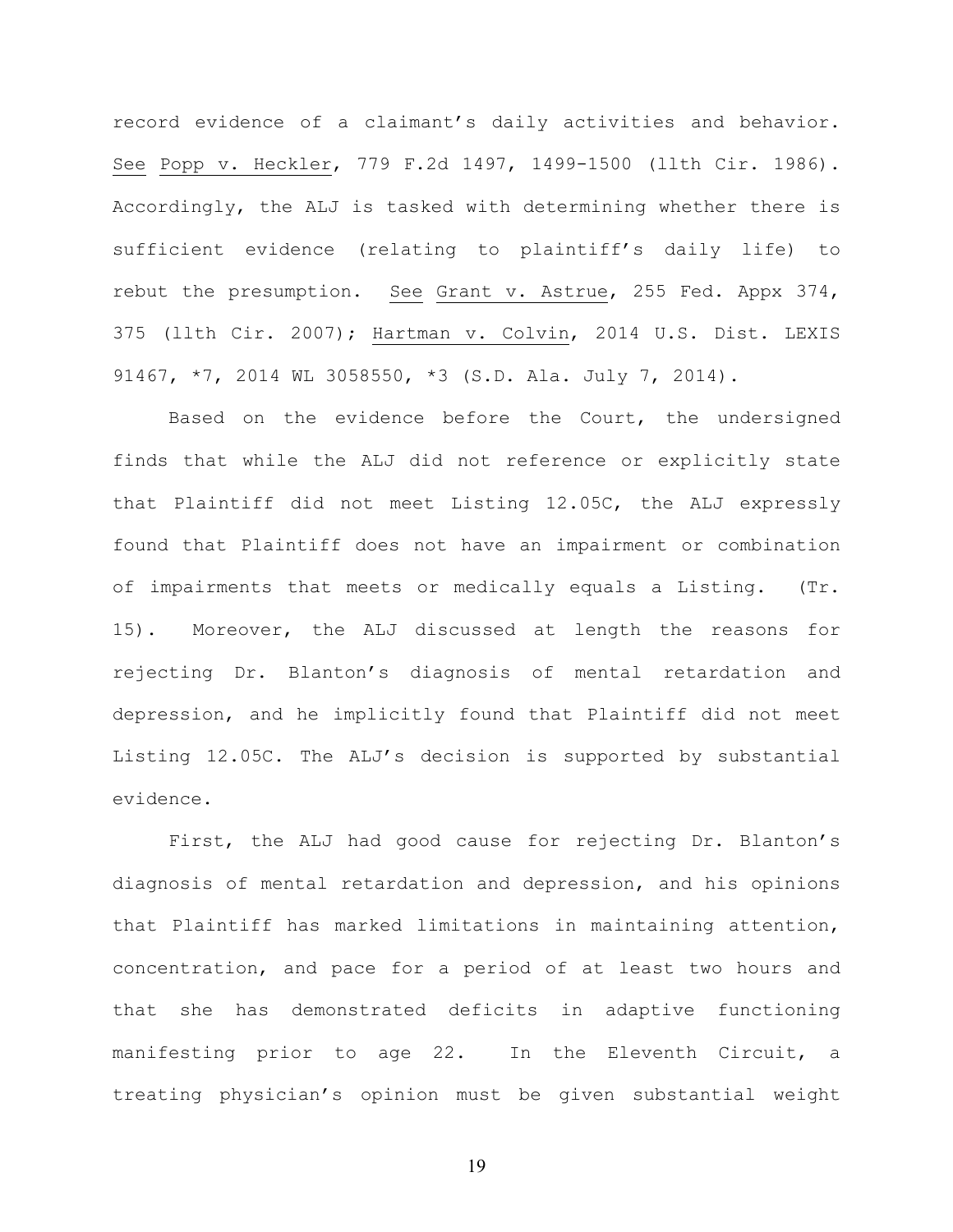unless there is good cause for rejecting the opinion. Crawford v. Commissioner of Soc. Sec., 363 F.3d 1155, 1159 (11th Cir. 2004); Schnorr v. Bowen, 816 F.2d 578, 581 (11th Cir. 1987). The same is not true of a consultative physician. As a general rule, the opinion of a one-time examiner is not entitled to great weight and may be discredited by other evidence in the record. Crawford, 363 F.3d at 1160-61; Stone v. Commissioner of Soc. Sec., 544 F. Appx. 839, 842 (11th Cir. 2013). In particular, the Commissioner's regulations require that the opinions of examining physicians be given more weight than nonexamining physicians, the opinions of treating physicians be given more weight than non-treating physicians, and the opinions of specialists (on issues within their areas of expertise) be given more weight than non-specialists. See 20 C.F.R. §§ 404.1527(c)(1)-(2), (5) and 416.927(c)(1)-(2), (5). The foregoing notwithstanding, the ALJ is "free to reject the opinion of any physician [treating, examining, or non-examining] when the evidence supports a contrary conclusion." Sryock v. Heckler, 764 F.2d 834, 835 (11th Cir. 1985) (per curiam) (citation omitted); Phillips v. Barnhart, 357 F.3d 1232, 1240 (11th Cir. 2004)( good cause exists to discredit the testimony of any medical source when it is contrary to or unsupported by the evidence of record); Adamo v. Commissioner of Soc. Sec., 365 Fed. Appx. 209, 212 (11th Cir. 2010)(The ALJ may reject any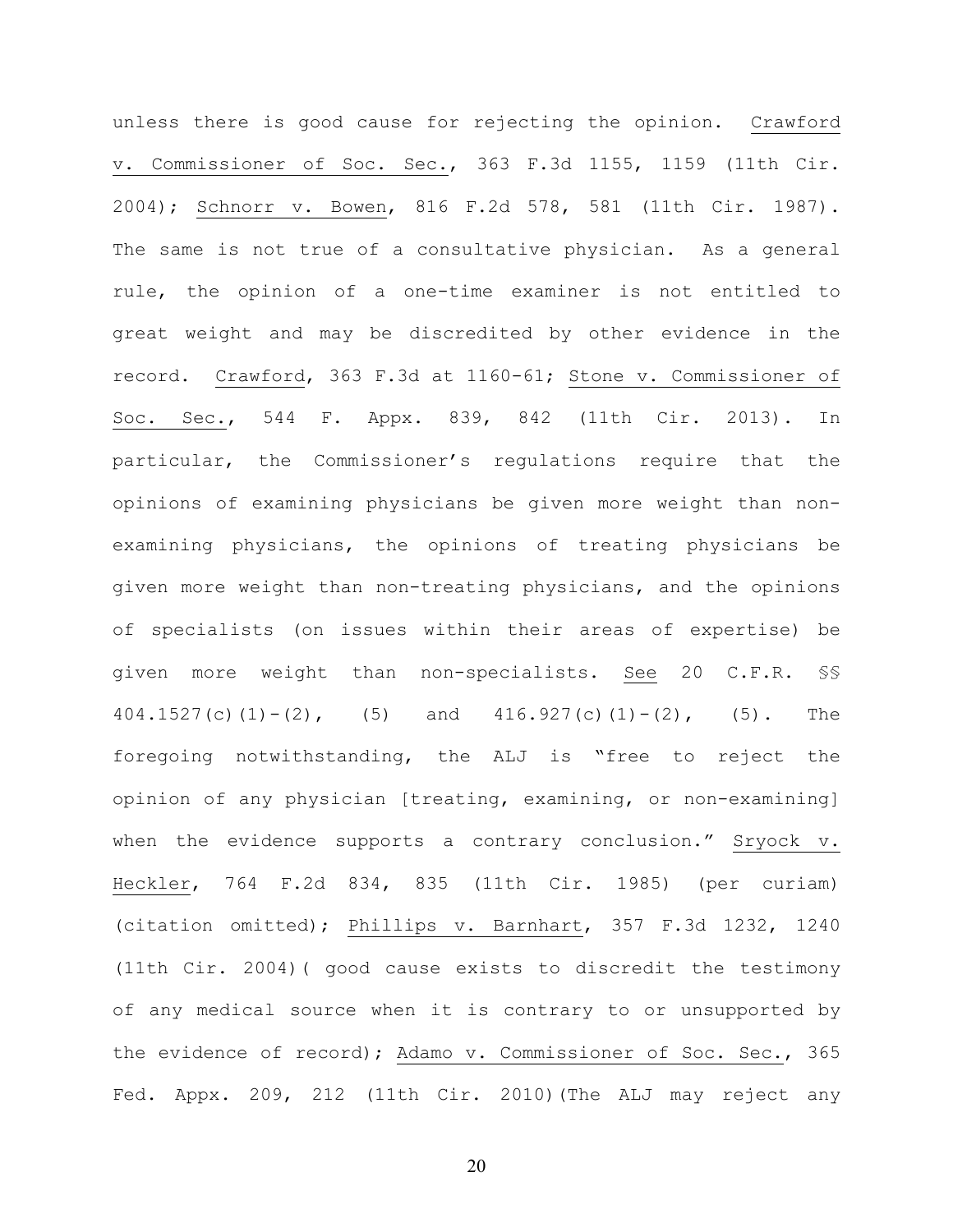medical opinion if the evidence supports a contrary finding.); Hogan v. Astrue, 2012 U.S. Dist. LEXIS 108512, \*8, 2012 WL 3155570, \*3 (M.D. Ala. Aug. 3, 2012)("Good cause may also exist where a doctor's opinions are merely conclusory, inconsistent with the doctor's medical records, or unsupported by objective medical evidence.").

In this case, Dr. Blanton's diagnosis of anxiety/depression and mild mental retardation was inconsistent with the other findings in his report and with the record evidence.  $12$  While Plaintiff had a full scale IQ score of 64, her school records reflect that she was not in special education classes, that she attended school through the tenth grade, and that her grades were average such that she was not required to repeat any grade level. Also, while Plaintiff testified that she had to take the driver's license test orally four times before successfully completing it, Plaintiff reported that she can read, write and handle her finances. Moreover, during her examination with Dr. Blanton, Plaintiff described her daily activities as rising at

 $12$  As found by the ALJ, Dr. Blanton's diagnosis of anxiety/depression is at odds with the records from Plaintiff's treating physician. The medical records from Plaintiff's long time treating physician, Dr. Daniel Clower, M.D., repeatedly reflect that Plaintiff was fully oriented, had appropriate mood, affect, and judgment, and that she expressly denied any depression. (Tr. 22, 440-42, 615-17, 619-20, 623, 625, 627, 629).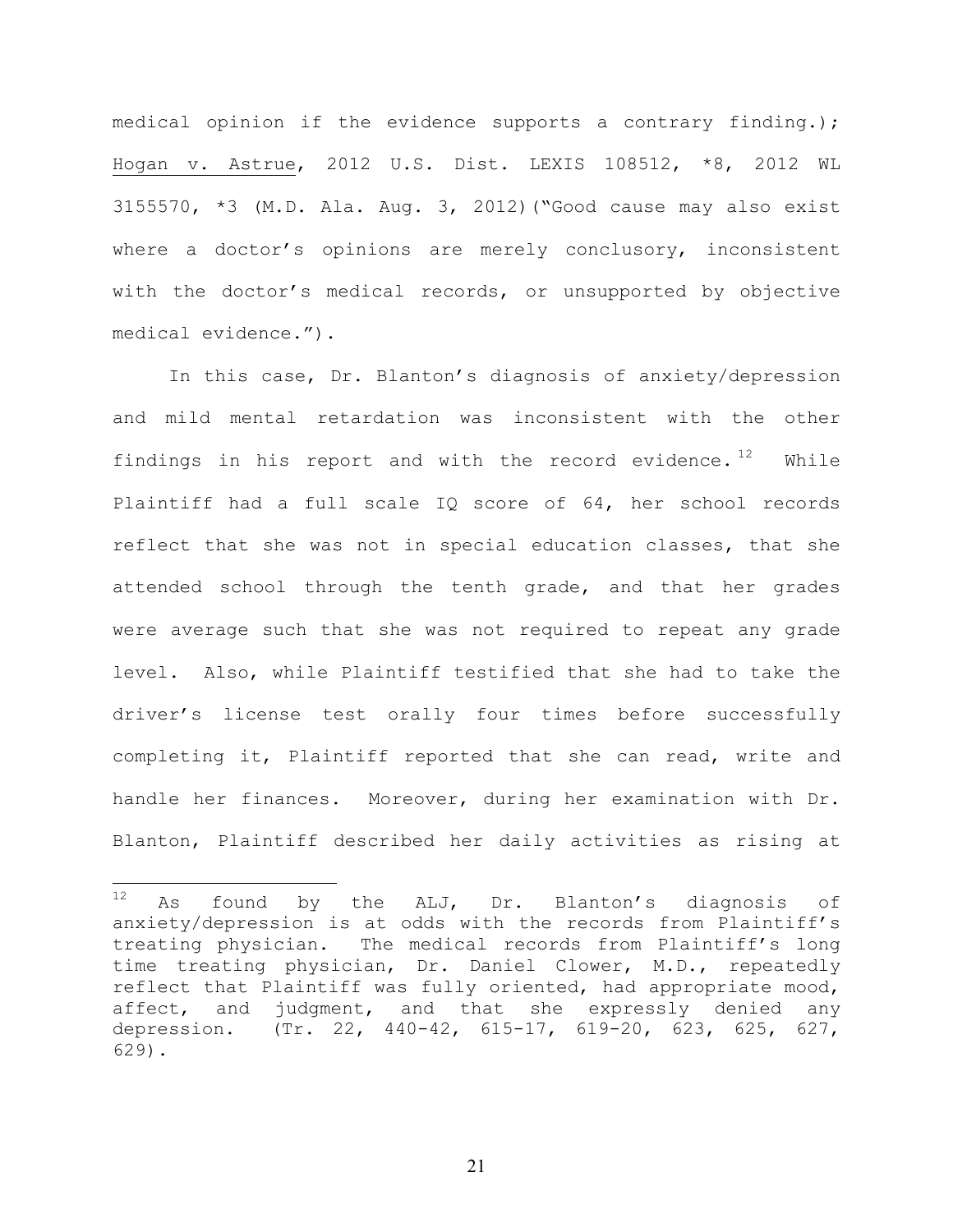5:30 a.m. and caring for her children, including cooking, cleaning, and shopping. Plaintiff also indicated that she takes care of her own personal needs, drives short distances, attends church on a regular basis, and socializes with a few friends, including a boyfriend. Additionally, Plaintiff described a work history that included working in a hospital's dietary department for a year and a half and working at a nursing home for five years. Plaintiff reported that she has never been discharged from a job and that she ceased working due to problems with her hands.

The record further reflects that the ALJ gave substantial weight to the assessment of Dr. Sydney Garner, Psy.D, who reviewed Plaintiff's records, including Dr. Blanton's report. Dr. Garner found that, while Plaintiff might function in the borderline intellectual range, her impairments do not meet or equal a listing. According to Dr. Garner, there was no evidence of longitudinal history of mental retardation and no evidence of any adaptive deficits consistent with mental retardation based on Plaintiff's work history and report of daily activities. Given Dr. Garner's assessment, as well as the other evidence of record, the ALJ had good cause for rejecting Dr. Blanton's opinion that Plaintiff has deficits in adaptive functioning.

The undersigned observes that, in addressing the "adaptive functioning" aspect of Listing 12.05C, the Eleventh Circuit has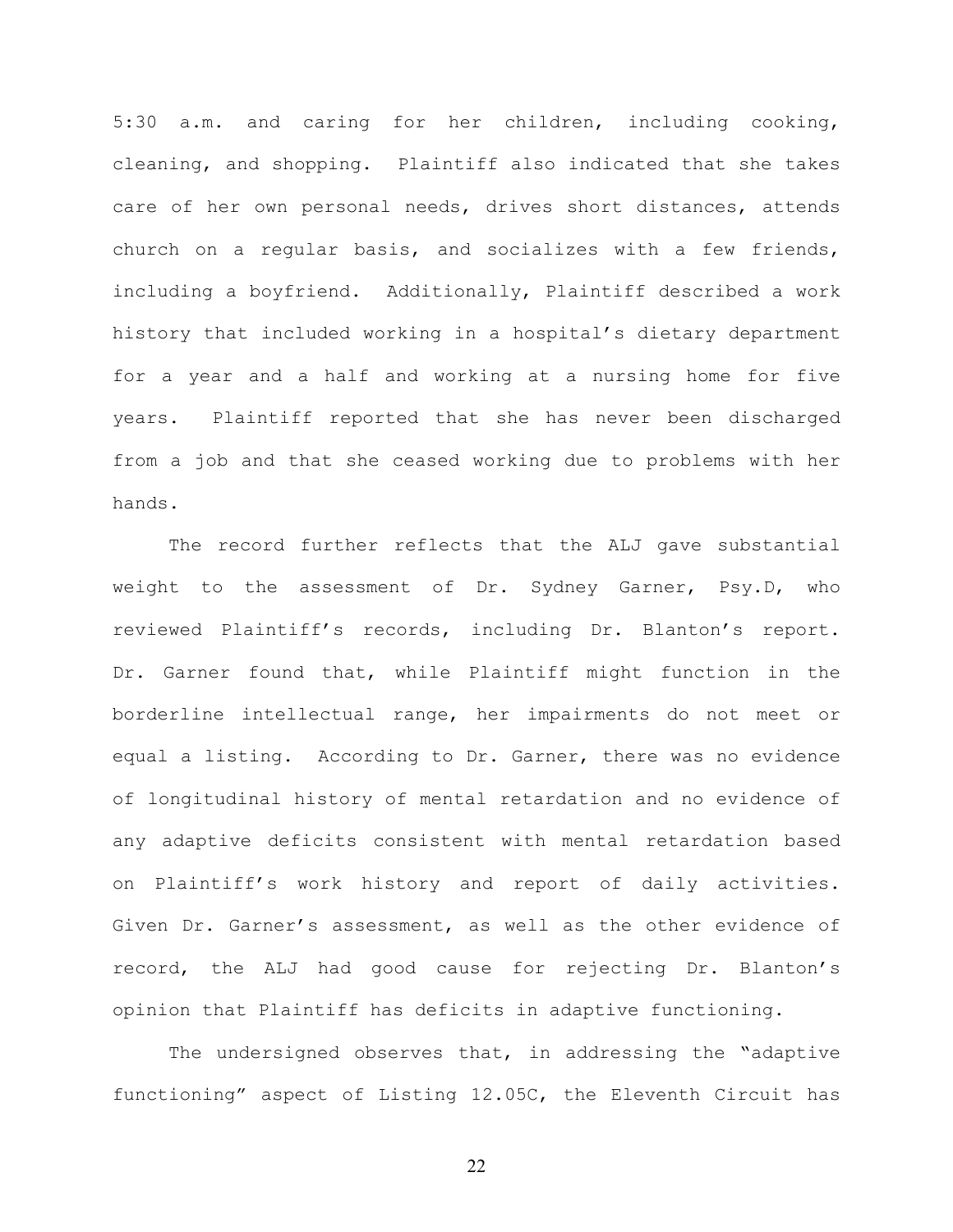sustained the rejection of claims under this Listing where the claimant's IQ score was *significantly* inconsistent with his/her adaptive functioning. For instance, in Perkins v. Commissioner, Soc. Sec. Admin., 553 Fed. Appx. 870 (llth Cir. 2014), the Eleventh Circuit upheld the ALJ's finding that Listing 12.05C was not met where the plaintiff performed skilled jobs, including as a skilled cook, managed other workers, and made contradictory claims regarding his education and employment history. Also, in Hickel, 539 Fed. Appx. at 984, the Eleventh Circuit held that the ALJ did not err where he acknowledged that the claimant had a valid IQ score between 60 and 70, applied the presumption established by Hodges, and found that the presumption was rebutted by other evidence that showed that the claimant did not have "deficits in adaptive functioning." In reaching that decision, the court noted that, although the claimant had been enrolled in special education classes, she worked part-time in a nursery, was a high school graduate; prepared simple meals, dressed herself, drove herself to work, attended church regularly, and socialized with friends. Id. at 984-985. See also, Popp, 779 F.2d at 1499 (affirming finding that Listing 12.05C was not met where the plaintiff had worked skilled jobs, obtained a college degree, and had exaggerated his deficits when examined); White v. Colvin, 2015 U.S. Dist. LEXIS 28277, 2015 WL 1013117, \*4 (S.D. Ala. Mar. 9, 2015) (The ALJ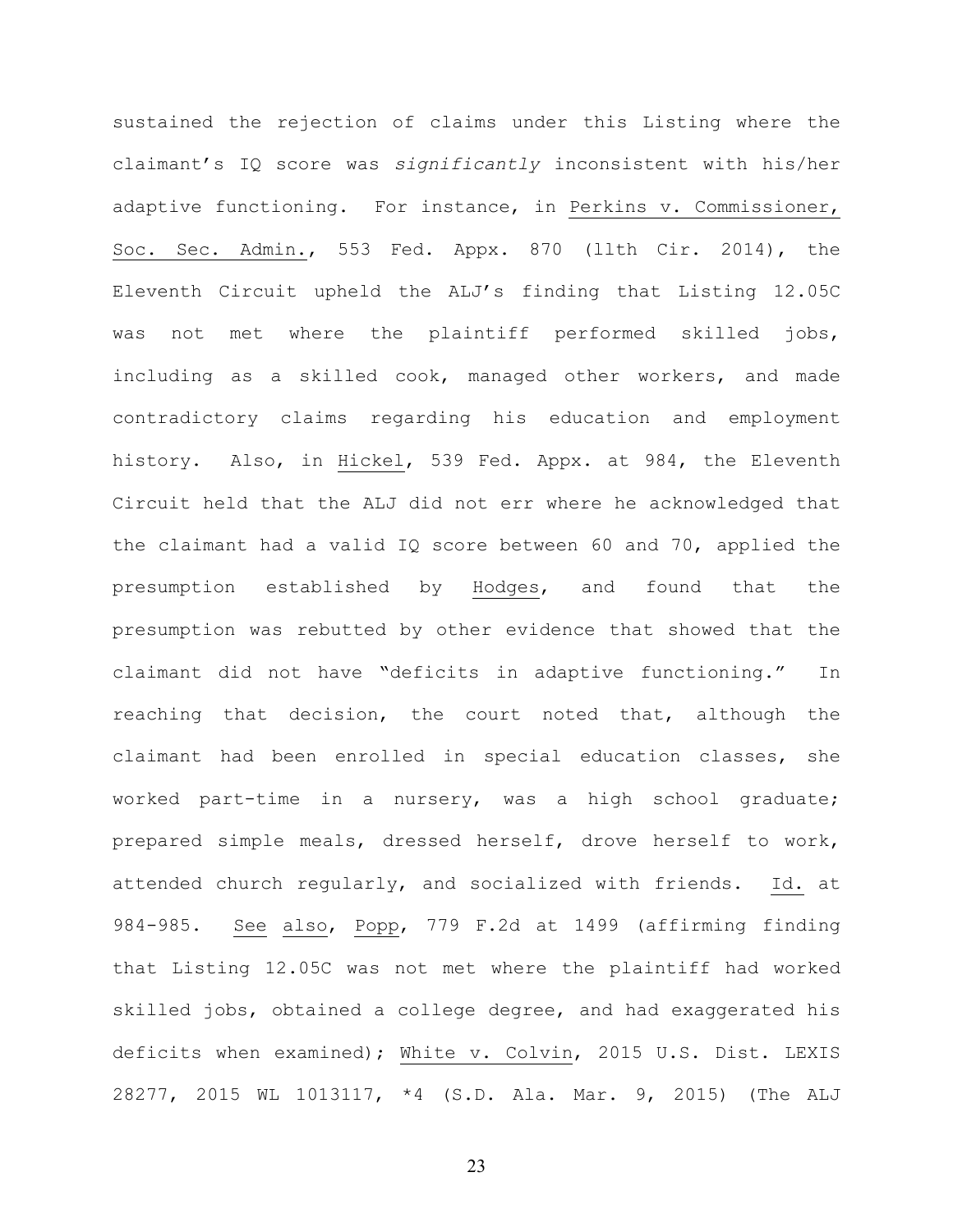properly found that the plaintiff did not have significant limitations in adaptive functions where the record reflected that, although the plaintiff had been in special education classes, he lived alone, maintained his financial affairs, and consistently worked at several different jobs); Robinson v. Colvin, 2015 U.S. Dist. LEXIS 43338, 2015 WL 1520431, \*11 (S.D. Ala. Apr. 2, 2015) (where the plaintiff lived independently without a highly supportive living arrangement, cared for her personal needs, and had a significant work history, the ALJ properly found that her IQ score was inconsistent with the record evidence regarding her daily activities); Johnson v. Colvin, 2014 U.S. Dist. LEXIS 13497, 2014 WL 413492, \*4 (S.D. Ala. Feb. 3, 2014)(although the ALJ never stated that the claimant failed to meet Listing 12.05C, the ALJ's finding that the claimant had high adaptive skills, in that he had the capacity to take care of his own needs, perform activities of daily living, and had successfully performed four different jobs since leaving high school, was sufficient to support his decision that the claimant was not mentally retarded); Lyons v. Astrue, 2009 U.S. Dist. LEXIS 128950 (M.D. Fla. May 24, 2009), *adopted by* 2009 U.S. Dist. LEXIS 48535, 2009 WL 1657388 (June 10, 2009) (The ALJ's finding that the claimant did not meet Listing 12.05C was supported by substantial evidence that demonstrated that the claimant had a high school diploma, was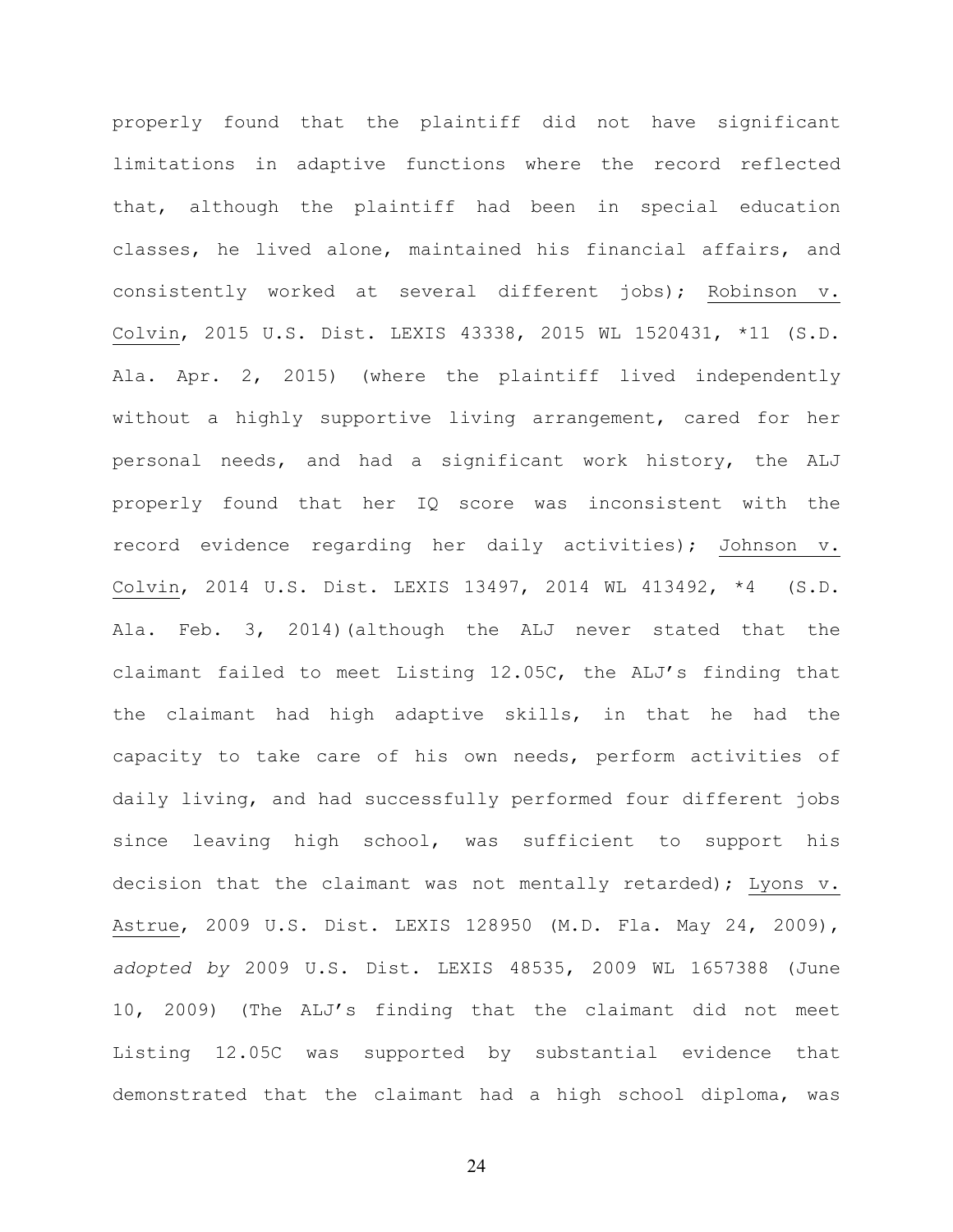not in special education classes, completed his own social security forms, and had earnings from 1983 – 1990 between \$13,696 and \$18,408 per year).

In this case, the ALJ had good cause for rejecting Dr. Blanton's opinions, and in doing so, he implicitly found that Plaintiff's IQ score was *significantly* inconsistent with her adaptive functioning; thus, she did not meet Listing 12.05C. The Court finds that there is substantial evidence supporting that finding. See O'Neal v. Commissioner, 2015 U.S. App. LEXIS 9640, \*8, 2015 WL 3605682, \*3 (llth Cir. 2015) (evidence that claimant worked as a dishwasher for many years without receiving any special accommodation or training, helped with light yard work, looked after his two children, independently performed all activities of personal care and daily living, attended church every Sunday, and had a license and drove locally three times a week supported the ALJ's implicit conclusion that the claimant did not have sufficient adaptive functioning to meeting Listing 12.05, notwithstanding his low IQ score.).

## **V. Conclusion**

For the reasons set forth herein, and upon careful consideration of the administrative record and memoranda of the parties, it is hereby **ORDERED** that the decision of the Commissioner of Social Security denying Plaintiff's claim for supplemental security income be **AFFIRMED.**